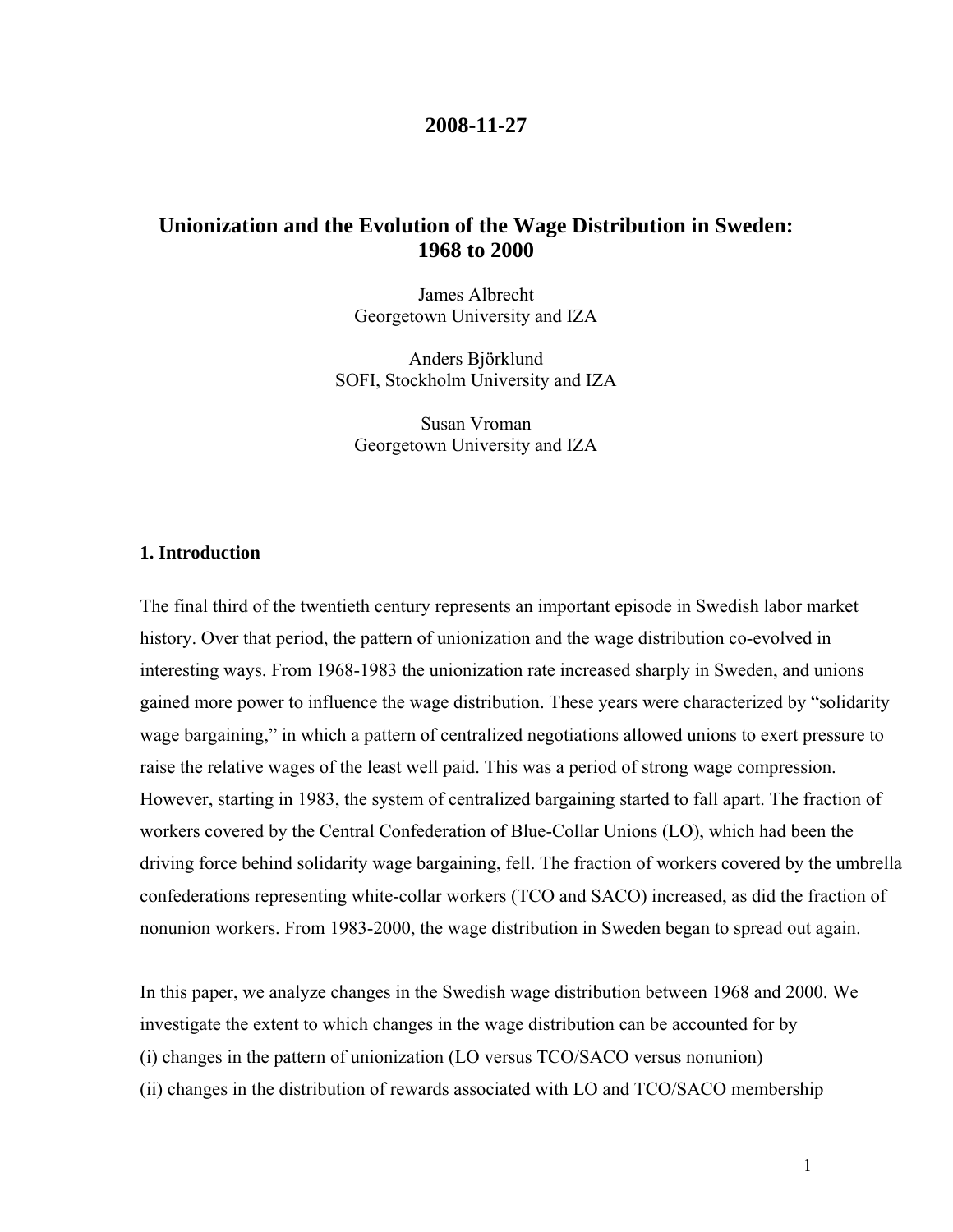(iii) changes in the distribution of other work force characteristics (education, etc.) (iv) changes in the distribution of rewards to these other characteristics.

To address these questions, we use the Machado and Mata (2005) technique to simulate "counterfactual distributions." This technique allows us to "zero out" each of the above changes, so we can isolate the effect of each on the evolution of the wage distribution between two years. We carry out our analysis using data from the 1968, 1981 and 2000 waves of the Swedish Level of Living Survey (LNU).

We find that the evolution of the wage distribution between 1968 and 1981 was affected partly by changes in union status and other labor market characteristics such as gender, experience, and education. These account for some of the compression of the distribution – raising wages at the bottom and reducing wages at the top. The changes in returns to union status and other covariates is an even more important factor in explaining the compression at the bottom of the distribution. At the top of the distribution, the changes in covariates are a bit more important. After removing the trend and deflating wages, the change in the wage distribution between 1981 and 2000 is much less dramatic than in the earlier period. There was some compression at the bottom and a bit of spreading out at the very top. The changes at the extremes of the distribution are partly due to changes in union status and other covariates and partly due to returns to these characteristics. In the center of the distribution, changes in returns account for more than the total change, i.e., there is a reduction in relative wages in this part of the distribution between 1981 and 2000 and had the returns to the covariates remained the same there would have been an increase.

The outline of the rest of the paper is as follows. In the next section, we give some institutional background and explain why we expect to see a relationship between the pattern of unionization and the wage distribution. In Section 3, we describe the Swedish Level of Living Survey and present some first results. In Section 4, we report the results of quantile regressions of log wage on individual characteristics, including union membership. These quantile regressions are inputs to the Machado/Mata procedure – the collection of quantile regression coefficients represents the distribution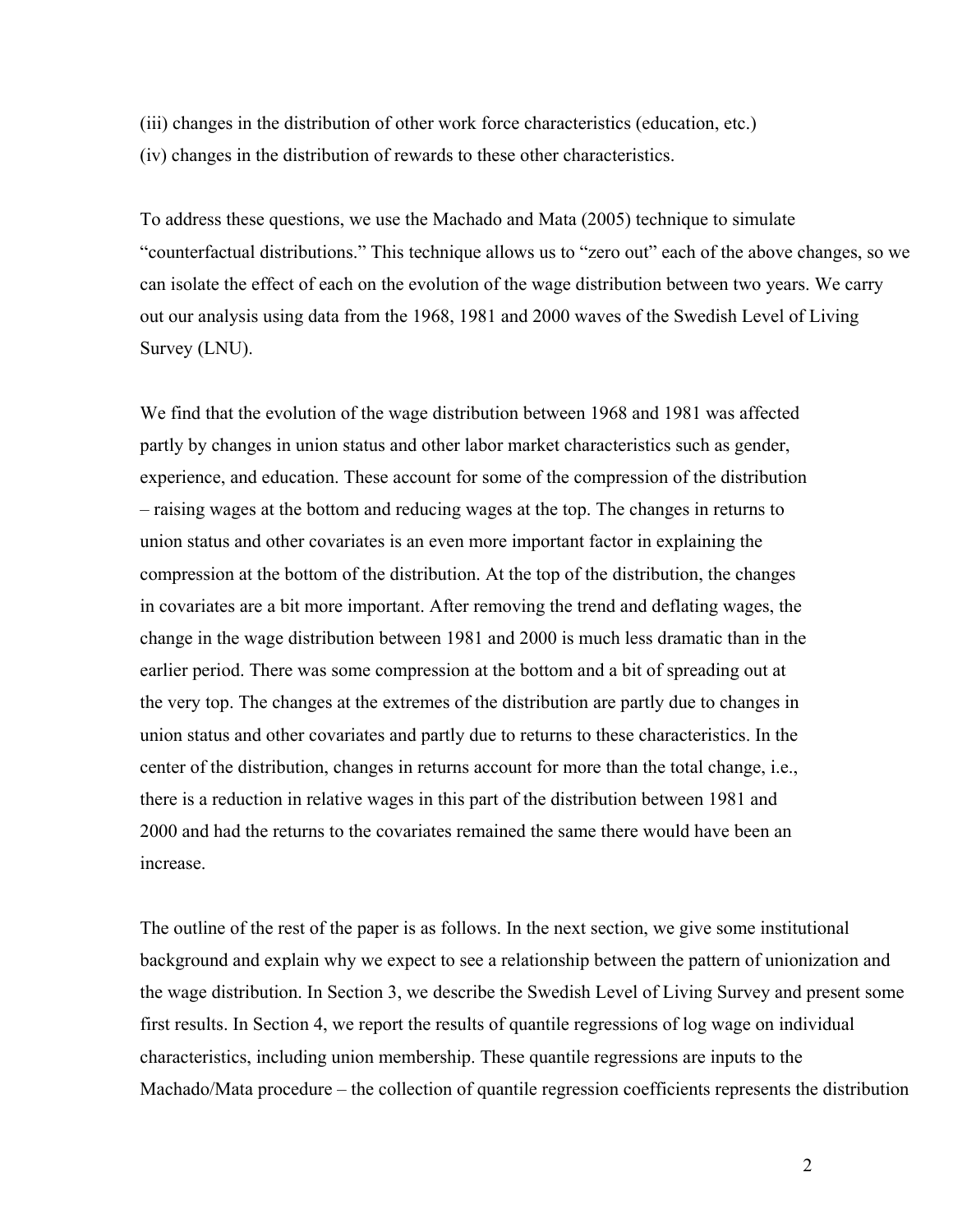of rewards to characteristics. Finally, in Section 5, we explain the Machado-Mata method and then use it to decompose changes in the wage distribution between 1968 and 1981 and between 1981 and 2000 into the four components discussed above.

#### **2. The wage-setting institutions**

 $\overline{a}$ 

We begin with some broad facts about unionization in Sweden. The union density rate in Sweden was very high by international standards during over the entire 1968-2000 period; indeed, available cross-national comparisons suggest that Sweden's union density rate was higher than in any other country during this period. The development of the Swedish union density rate over this period was more or less the mirror image of the development in the United States.

Table 1 goes here

At the same time, the union density rate did not increase uniformly in Sweden over this period. As can be seen in both Tables 1 and 2, this rate reached its peak sometime after [1](#page-2-0)980, declining thereafter.<sup>1</sup> Table 2 also shows a significant change in the pattern of union membership over time. In 1968, about 65% of union members were affiliated with LO. By 1981, although the fraction of the workforce affiliated with LO increased slightly, the rate of growth in TCO/SACO membership was considerably stronger, so LO members as a fraction of the unionized workforce fell to less than 60%. Finally, by 2000, LO membership had declined substantially, both as a fraction of the workforce and as a fraction of union membership (less than 50%).

## Table 2 goes here

<span id="page-2-0"></span><sup>&</sup>lt;sup>1</sup> Tables 1 and 2 show different Swedish unionization rates in 2000. The discrepancy is due to the fact that we do not include self-employed workers.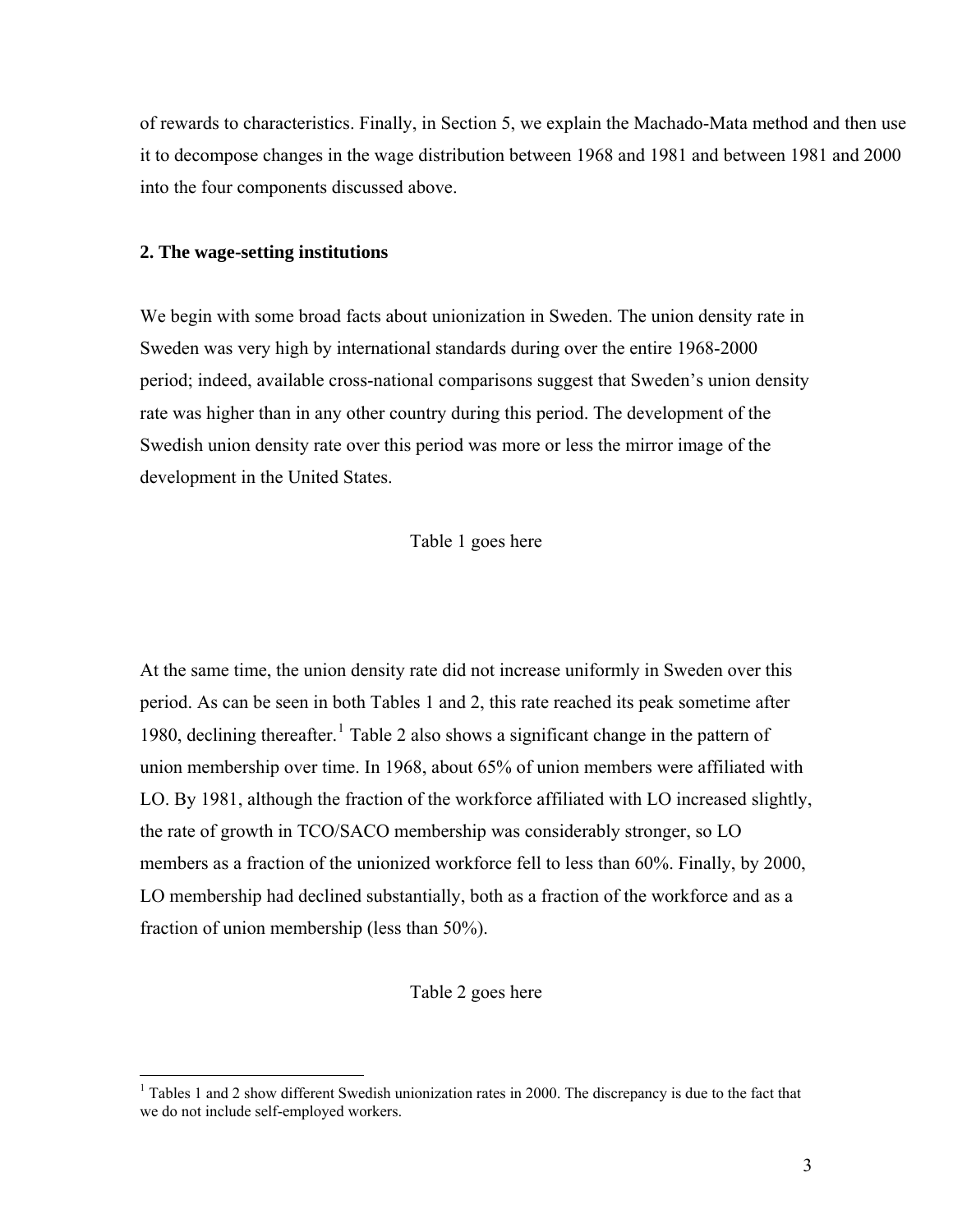In short, although the union density rate was high over the entire 1968-2000 period in Sweden, it did not grow monotonically, and the mix of union membership (LO versus TCO/SACO) changed substantially over time. To understand why these changes potentially matter for the overall wage distribution, we now give some institutional detail about wage setting in different occupations and sectors.

## Blue-collar workers, private sector

The solidarity wage policy is mainly associated with LO. During the 1966-1983 period, LO negotiated central frame agreements with the Swedish Employers Federation, SAF. These agreements covered around 800,000 LO-members in the private sector, or around 20 percent of the total labor force. They specified minimum contractual wage increases at the level of the individual worker. They were followed by negotiations at the industry and plant levels, which could result in additional wage increases and also concerned other aspects of work conditions. The central contracts had a number of characteristics that raised wages for workers in the bottom of the distribution:

- i. A common flat rate of increase specified in *öre* (instead of relative wage increases) going to each worker.
- ii. "Wage drift" guarantee amounts that compensated those workers who had not benefited from market wage drift since the previous wage agreement.
- iii. Cost of living adjustments that were usually paid as a flat rate.
- iv. Low wage adjustments amounts. These wage adjustments were earmarked for workers with hourly wages below a certain reference wage (*låglönegräns*) and were paid as a fraction of the difference between the worker's actual wage and the reference wage.

These characteristics of the centrally negotiated contracts implied much larger wage increases for workers in the bottom of the distribution than for those further up in the distribution. In their detailed analysis of these contracts, Hibbs and Locking (1996, Figure 1) simulated the implications of the contracts using the actual wage structure. They found that the implied relative wage increases over the period 1972 to 1982 were about three times higher for workers in the bottom decile than for the median worker,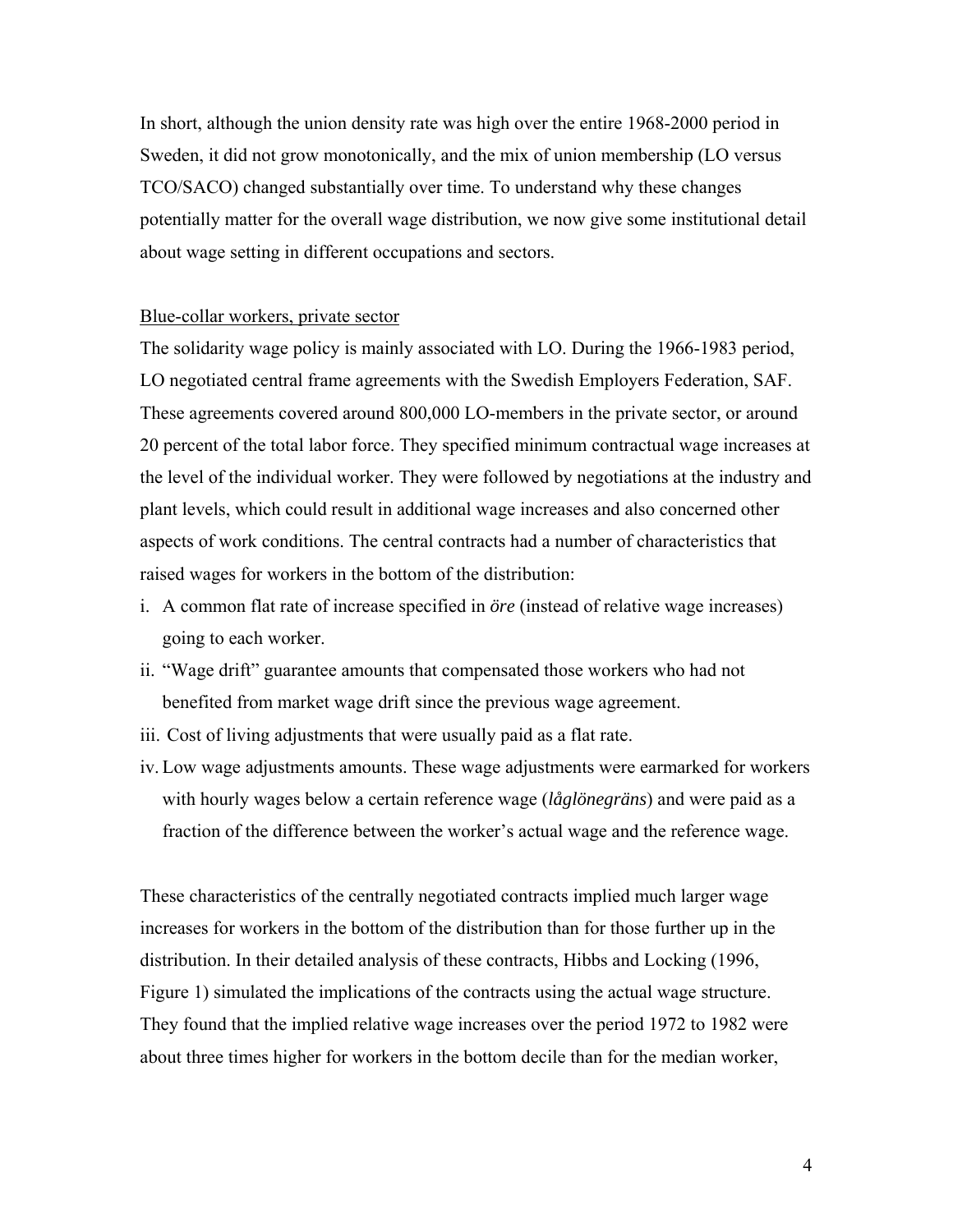who in turn could expect around a 50 percent higher wage increase than workers in the top decile.

Although the central agreements specified wage increases at the level of the individual worker, subsequent negotiations at the industry and plant levels allowed for other forces to affect actual wage increases. Substantial wage increases in addition to the centrally agreed ones were sometimes negotiated. It is these wage increases that became known as *wage drift*. It is likely that traditional market forces affected wage drift. The question then is how market forces acting through wage drift interacted with the equalizing effects of the centrally negotiated agreements.

The era of more decentralized wage bargaining and less emphasis on special low-wage settlements started in 1983 when the Swedish Metal Workers' Union (Metall) concluded a separate agreement with the Swedish Engineering Employers' Association (Verkstadsföreningen). At that time, *Metall* was a powerful union within LO, and Verkstadsföreningen a leading member association in SAF. The remaining parts of the SAF-LO area were covered by a central agreement.

In the following years, wage bargaining took place without central coordination between SAF and LO. The most common bargaining structure has been one of central agreements at the industry level without much co-ordination across the industries. Agreements at the industry level have been followed by agreements at the plant level. The scope for industry and firm specific factors to affect the wage structure has consequently increased. Although contracts often stipulated a guaranteed absolute wage increase for all workers, and hence higher relative wage increases in the lower end of the wage distribution, the special low-wage settlements that characterized the central frame agreements were no longer used.

## White-collar workers, private sector

Unions for white-collar workers belong to either of two central organizations, namely, the Central Organization of Salaried Employees (TCO) or the Swedish Confederation of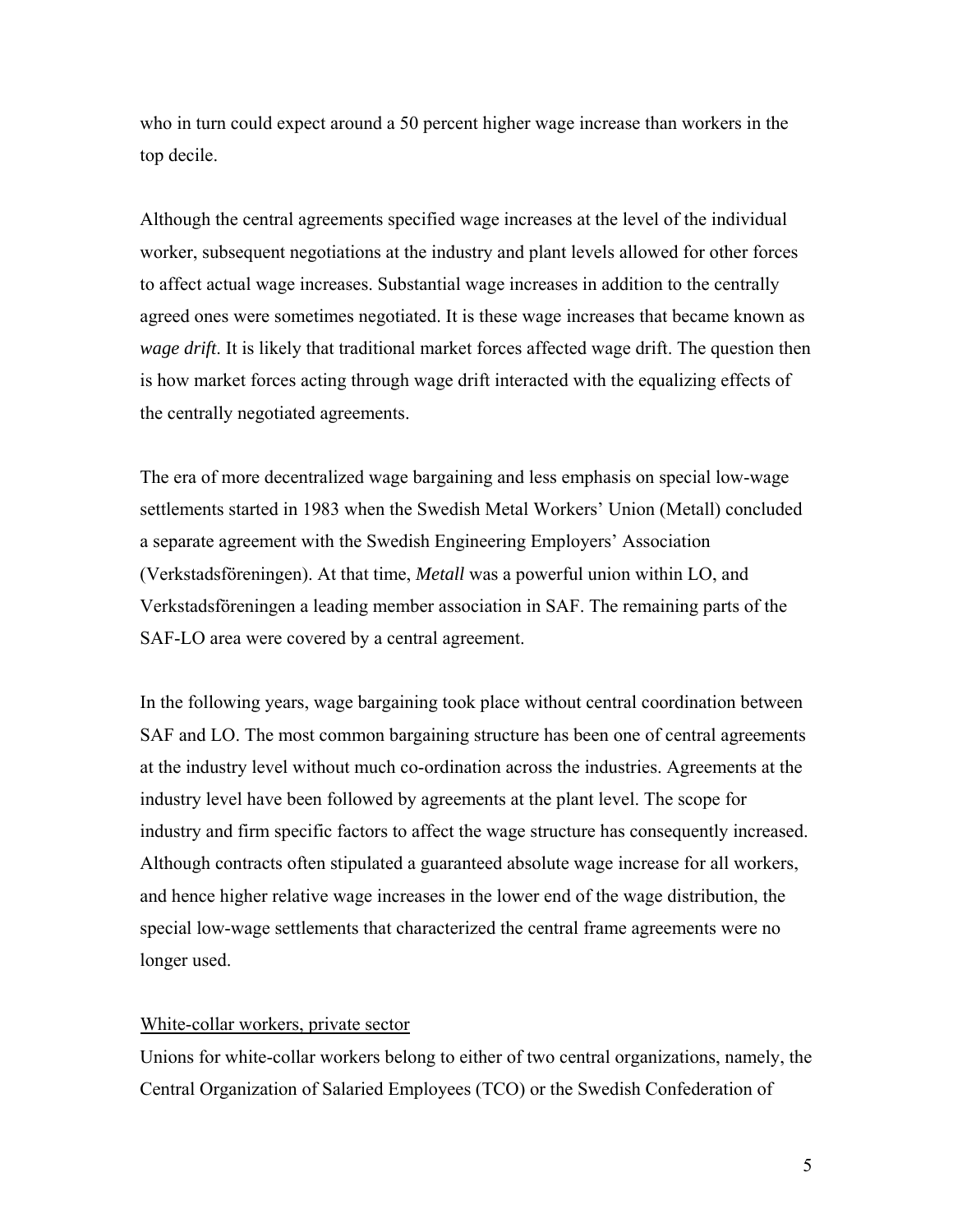Professional Associations (SACO). Unlike LO, these central organizations, with a few exceptions, have not participated in collective bargaining at the central level. For privatesector bargaining with SAF, a number of TCO and SACO unions formed a group called the Federation of Salaried Employees in Industry and Services (PTK). From the late 1960s until 1988, SAF and PTK were the main actors who negotiated the central frame agreements for white-collar workers in the private sector.

The agreements between SAF and PTK have not been scrutinized with the same detail as Hibbs and Locking (1996) did for the SAF-LO part of the labor market. There is no doubt that these agreements also had provisions that raised wages in the bottom of the distribution more than in the top, but these central agreements did not specify wage increases at the level of the individual worker in the way that the SAF-LO contracts did.<sup>[2](#page-5-0)</sup> Our reading of the literature and informal interviews with industrial relations experts suggest that these contracts left more room for individual wage variation and more scope for wage drift. Thus, the contracts in this part of the labor market had somewhat weaker equalization effects than the SAF-LO contracts did. Finally, we note that the trend in wage-bargaining institutions since the 1980s is the same in this part of the labor market as the other, namely towards more decentralization.

### The public sector

1

The public sector has three central employer organizations: one for the central government, one for municipalities, and one for the county councils. During the peak period of centralized wage bargaining, TCO and SACO (and two LO unions) had separate bargaining groups for this sector of the labor market. The central agreements in the public sector had very strong low-wage provisions. It is also likely that these agreements had a particularly strong impact on the final wage structure in the public sector. The reason is that wage drift is not regarded as a relatively important phenomenon in the public sector. In particular, piece rates and bonus pay, which are more difficult to regulate with central agreements, are used relatively infrequently in the public sector. We

<span id="page-5-0"></span> $2^2$  This is what makes it difficult to simulate the implications of the SAF-PTK agreements in the same way as Hibbs and Locking (1996) did for the SAF-LO agreements.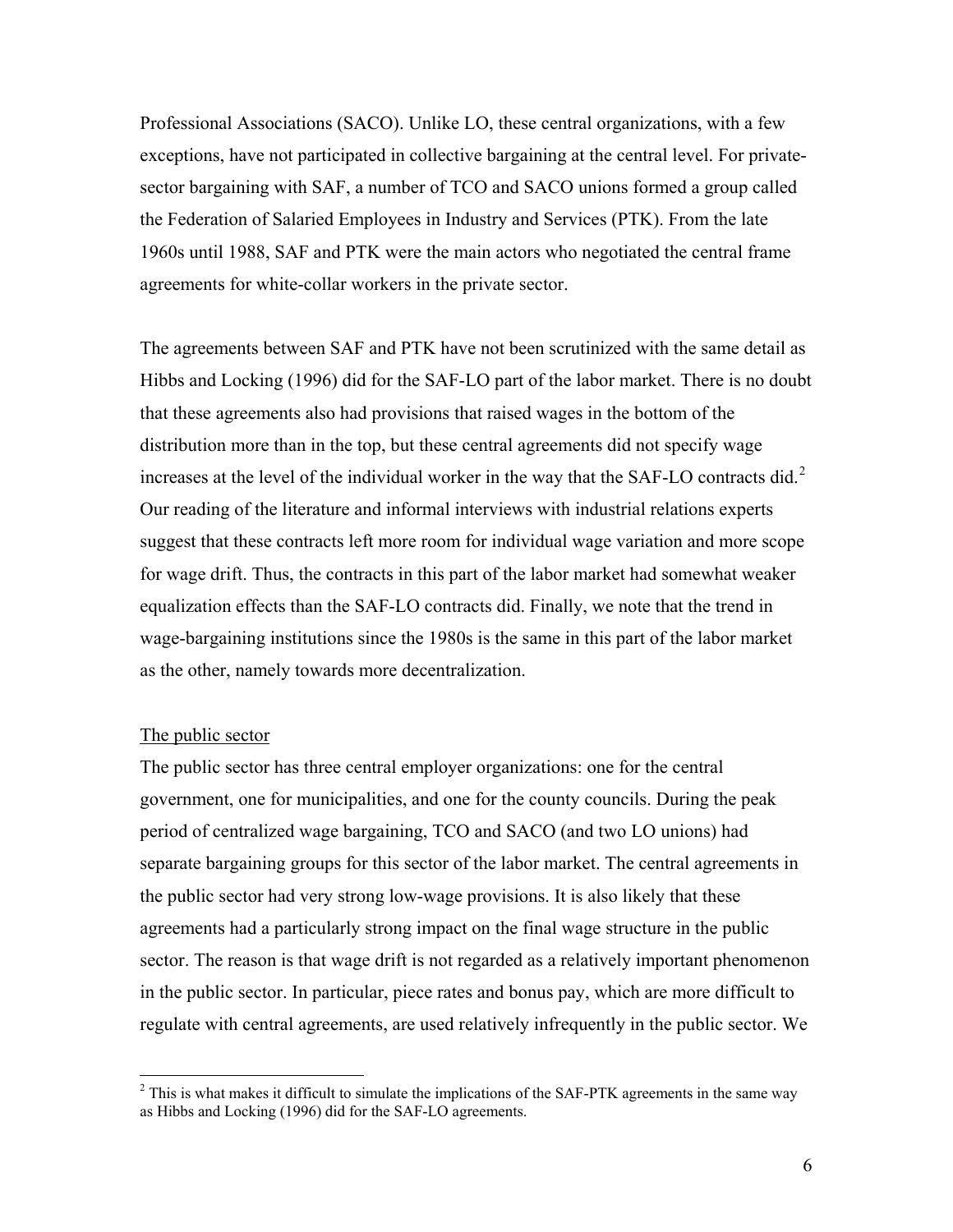believe therefore that contracts in the public sector also had a strong equalizing effect and upward pressure on the very low wages was particularly strong. However, in common with the rest of the labor market, the trend towards decentralization has been very strong in the public sector since the late 1980s.

#### The nonunion sector

By tradition, agreements between a local union and a firm should also be valid for nonunion workers with jobs that are like those of the union workers. Nonetheless, it is interesting to note that the only Swedish study of union wage gaps (D'Agostino 1992) found significant union effects for blue-collar workers ranging from 12 to 24 percent over the period 1968 to 1981. Thus, despite the tradition of imposing union contracts on nonunion workers, there seems to be differential treatment of union and nonunion workers. We conjecture therefore that there is more room for individual and firm-specific factors to affect wages of nonunion workers. In addition, nonunion workers form a quite heterogeneous group with both temporary labor force participants, who do not have incentives to join a union, and managers, who may have more in common with owners than with other employees.

## 3. **Data**

We use the Level of Living Surveys conducted in 1968, 1981, and 2000 (see Erikson and Åberg , 1987). The LNU data are also available for 1974 and 1991, but, given our focus, it suffices to use only 1968, 1981, and 2000. The LNU dataset is the one most commonly used in previous studies of the Swedish wage structure. It is representative of the Swedish population (ages 15 to 75, except in 2000 when the lower age limit was 19). We only use data on workers 19-65 in order to be consistent across the years. Further, we eliminate the self employed since hourly wage information is not available for this group. The data set is a panel, but we do not use that property in this study.

The survey asks direct questions about key variables such as earnings, working hours, years of schooling and work experience, tenure with the present employer and union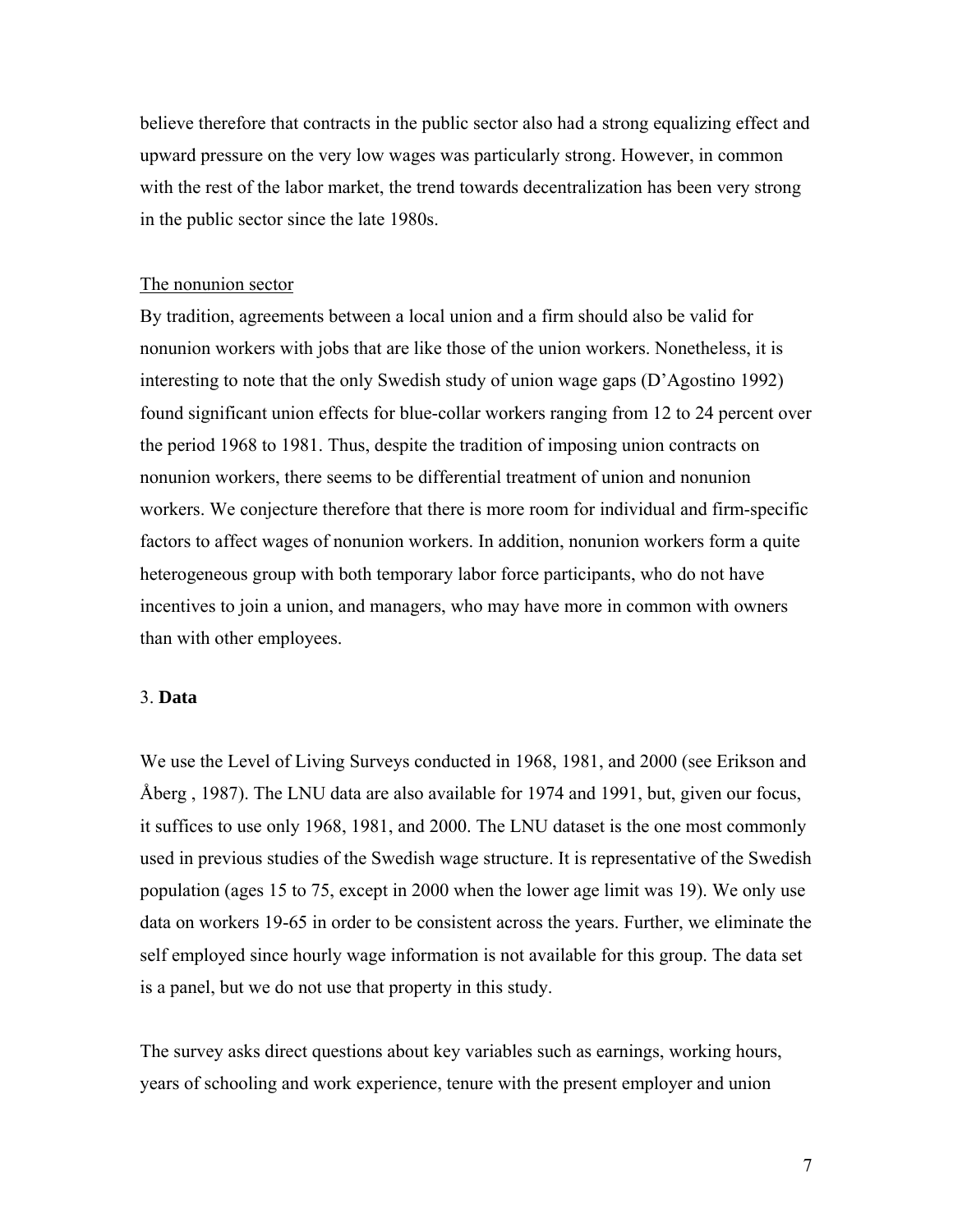membership. In these data, the hourly wage is measured using information from a sequence of questions. A question is first asked about the mode of pay, whether it is by hour, by week, by month, by piece rate etc. Conditional on the answer to this question, the next question is about the pay per hour, the pay per week etc. Finally, information about normal working hours is used to compute hourly wages for those who are not paid by the hour.

The survey also asks about union membership. First, the sampled person is asked whether he or she is a union member. In case of an affirmative answer, the next question is to what union the person belongs.

Table 3 presents sample means by union status for each of the three years. Looking first at the log real wage (expressed in 1968 Swedish crowns), there is real wage growth across all categories, both from 1968 to 1981 and from 1981 to 2000. In terms of wage dispersion, the standard deviation of the log wage is lowest among LO members and highest among nonunion workers in all three years. This standard deviation falls across all worker categories between 1968 and 1981. This trend is least pronounced among LO workers. The pattern is different for 1981 to 2000. In this period, there was a continued decrease in inequality among LO members. This occurred despite the demise of solidarity wage bargaining over this period, perhaps reflecting an increased homogeneity among LO membership. Over the same period, wage inequality among TCO/SACO members was essentially unchanged, while among nonunion workers, there was a strong increase in the standard deviation of the log wage.

Table 3 goes here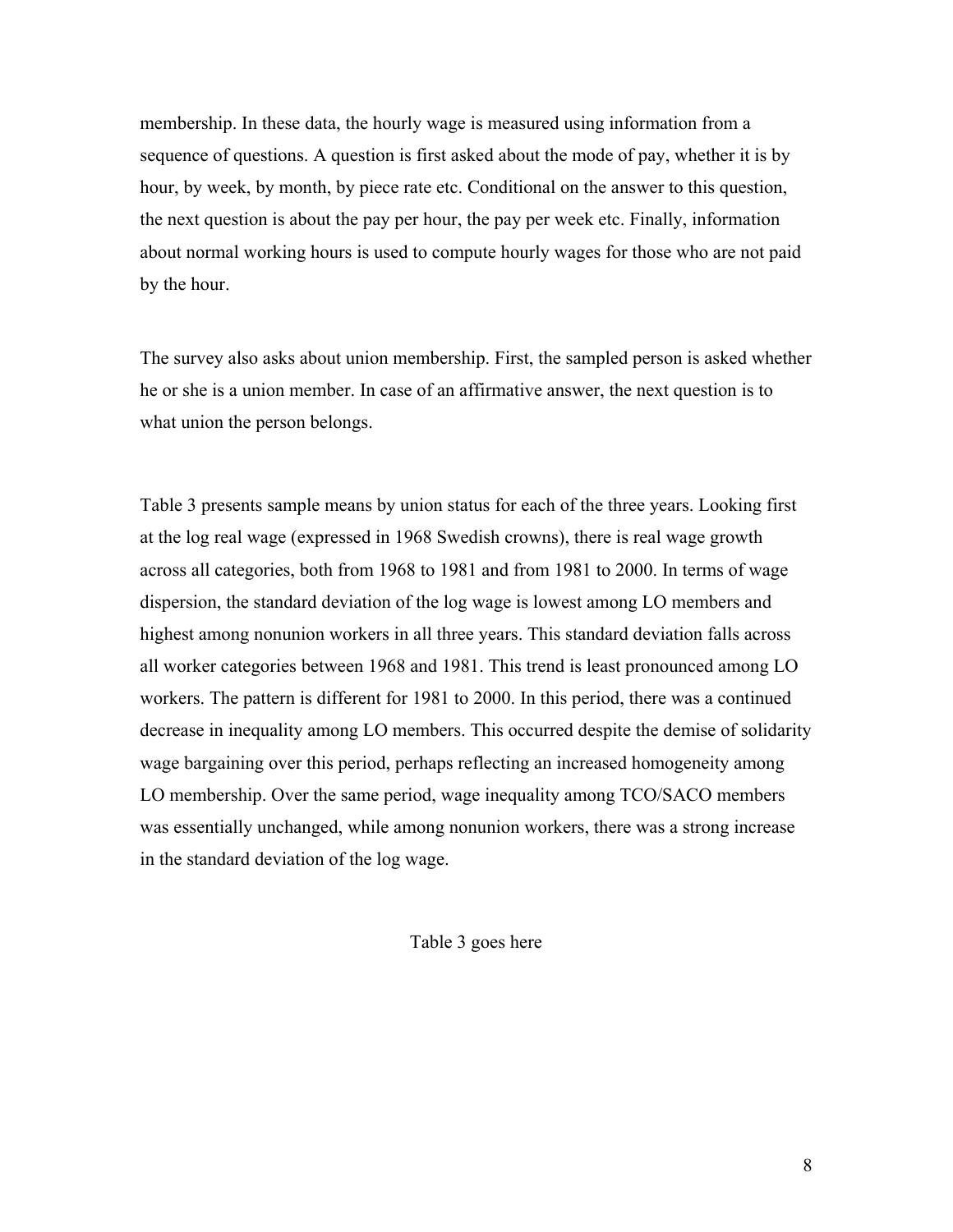In addition to union status, the variables that we use to explain the log wage are gender, years of education, years of work experience, years of tenure on the current job,  $3$  and sector (private versus public). The most notable trends in these variables over our sample period are the increase in the fraction of the workforce that is female and the growth in the relative importance of public sector employment between 1968 and 1981. These two developments are related as women are more likely than men to work in the public sector. Since public sector employees are more likely to be unionized than their private sector counterparts this also means that women are somewhat more likely to be union members than men are.

#### Figures 1-3 go here

The evolution of the wage distribution that is broadly summarized in Table 3 can be seen in more detail in Figures 1-3. The log wages that underlie these figures (and the other figures presented later) are real – all wages are expressed in 1968 SEK. Figure 1 shows estimated kernel densities for 1968, 1981 and 2000. The rightward shift in these kernels represents the real productivity growth realized over this period. The unionization effects that we are analyzing, however, have to do with the change in the shape of the log wage distribution rather the change in location. Accordingly, we detrend log wages in each year by subtracting the log of the average wage in that year.

Figure 2 shows the difference between the detrended 1981 and 1968 log wage distributions on a quantile-by-quantile basis. This figure can be understood as follows. Netting out the average growth in wages between 1968 and 1981, the workers toward the bottom of the 1981 log wage distribution were paid considerably more (about 25% more at the  $5<sup>th</sup>$  percentile) than were the least well-paid workers in the 1968 log wage distribution. The workers toward the top of the 1981 log wage distribution were paid considerably less (about  $10\%$  less at the  $95<sup>th</sup>$  percentile) than were the best-paid workers

1

<span id="page-8-0"></span> $3$  Tenure data are not yet available in the 2000 LNU, so for the moment we do our analysis without this variable.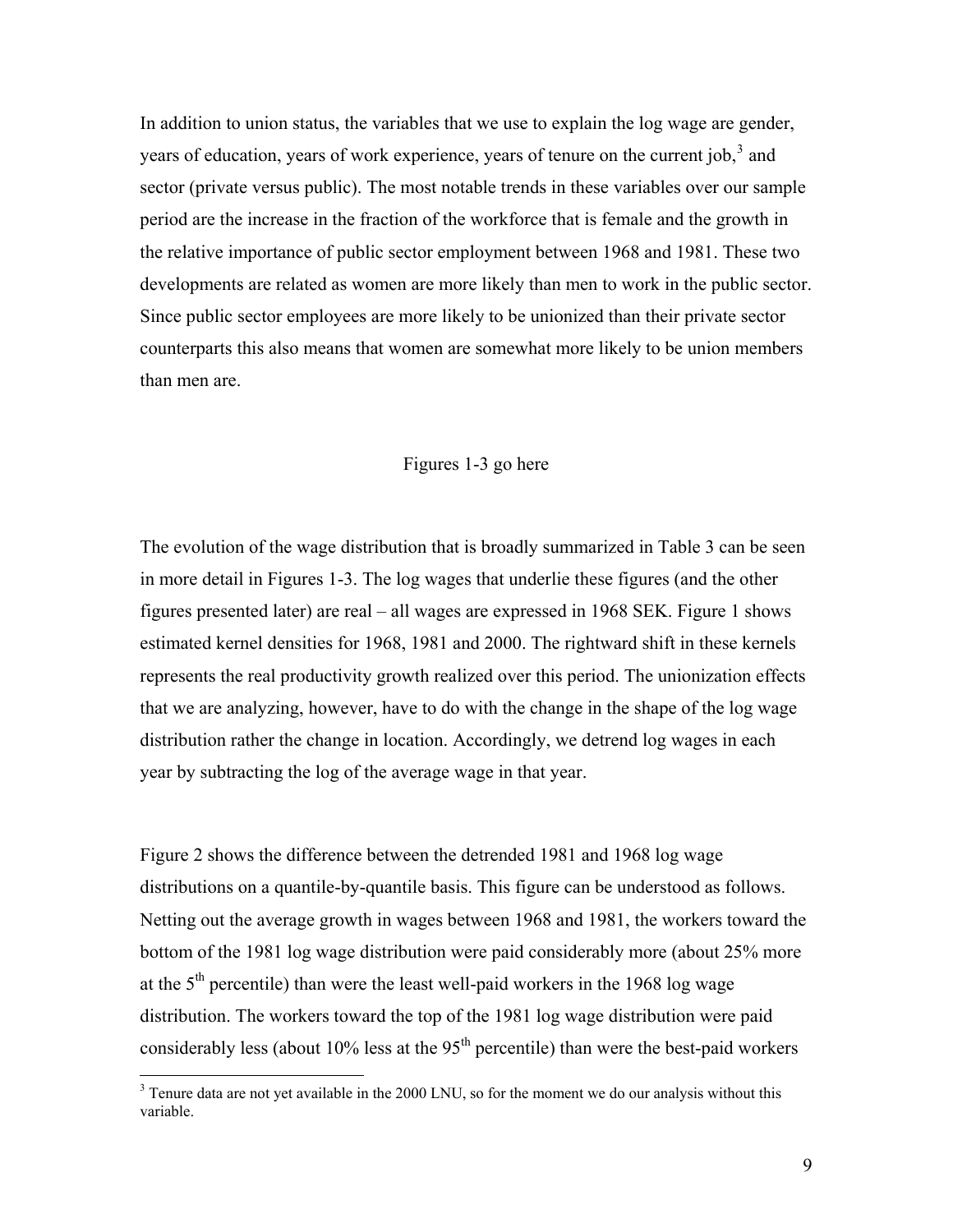in the 1968 log wage distribution. Another way to express this is to say that Figure 1 shows the difference between the estimated quantiles of the 1981 and 1968 log wage distributions. The fact that this difference is strongly downward sloping indicates substantial wage compression between 1968 and 1981. Further, we can see that the biggest gains in 1981 relative to 1968 were at the lowest quantiles; similarly, the biggest losses in 1981 relative to 1968 were at the highest quantiles.

Figure 3 shows the difference between the 2000 and 1981 log wage distributions. Between the  $5<sup>th</sup>$  and the  $95<sup>th</sup>$  percentiles, this difference shows a slight but steady increase; that is, there was a weak increase in dispersion across most of the distribution. At the very lowest quantiles, the difference between the 2 distributions (net of average log wage growth between the two years) is strongly positive (but the difference is not statistically significant); at the very highest quantiles, the difference is again strongly positive. That is, there was some compression between 1981 and 2000 at the very bottom of the distribution coupled with some pulling apart at the very top of the distribution.

#### **4. Quantile regression results**

Figures 2 and 3 show differences between unconditional log wage distributions. The next step therefore is to look at conditional log wage distributions. To do this, we estimate a series of quantile regressions. We assume linearity, i.e., that the  $q<sup>th</sup>$  quantile of the log wage distribution in year t conditional on characteristics is linear in those variables:

$$
Quant_{q}(Y_{t}/X_{t}=x)=x\beta_{t}(q)
$$

Given the linearity assumption, the quantile regression coefficients  $\{\beta_t(q): 0 \leq q \leq 1\}$ completely characterize the distribution of log wages in year t conditional on characteristics X.

We first present the summary results of a series of simple quantile regressions in which we condition only on an LO and a TCO/SACO dummy. Table 4 presents the quantile regression results at the  $10^{th}$ ,  $50^{th}$ , and  $90^{th}$  percentiles for 1968, 1981 and 2000. For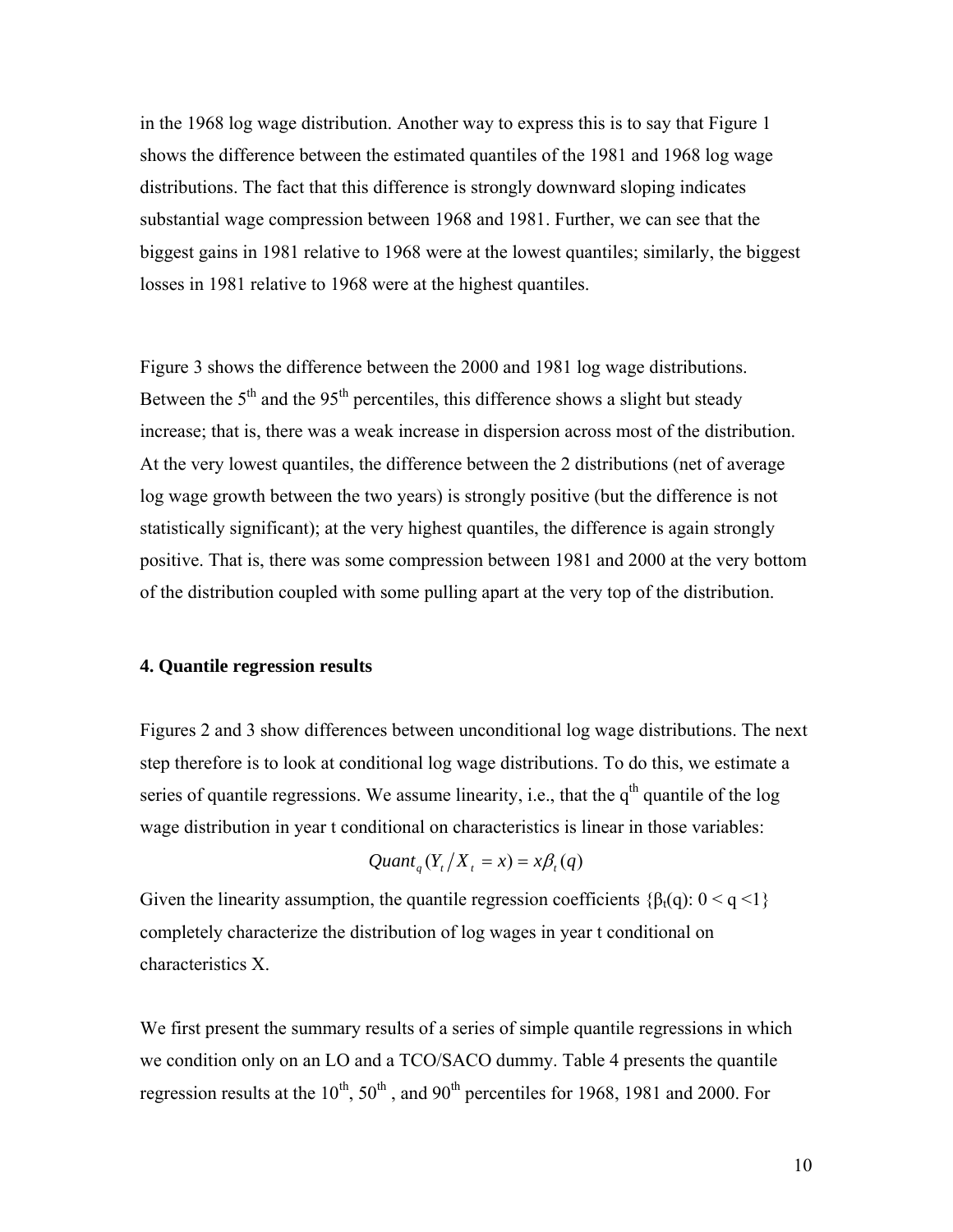comparison, the OLS results are also presented for each of the three years. We emphasize that, of course, the LO and TCO/SACO indicators, are arguably endogenous. This means that the coefficient estimates presented in Table 4 should be interpreted as the returns "associated with" union status. The coefficient estimates on the LO and TCO/SACO dummies cannot be interpreted purely as the causal effect of union membership on the log wage. These estimates presumably also reflect the fact that LO and TCO/SACO members differ from each other and from nonunion workers in terms of relevant observables and unobservables. However, from the point of view of the Machado-Mata analysis to be presented in the next section, endogeneity is not an issue. The estimated quantile regression coefficients characterize the distribution of the log wage conditional on the explanatory variables in each of the three years, and they do so irrespective of whether the estimates reflect the "true" casual effect of these variables.

## Table 4 goes here

The pattern shown in Table 4 is straightforward. There are positive returns to LO membership in the bottom half of the distribution, but there is a penalty associated with LO membership in the highest percentiles. In general, the returns to LO membership fall over time. There are positive returns to  $TCO/SACO$  membership (except at the  $90<sup>th</sup>$ percentile in 2000), especially in the lower percentiles, but these returns have fallen over time.

#### Table 5 goes here

Of course, some of the "returns" to union status reflect the fact that LO members, TCO/SACO members and nonunion workers do not have the same characteristics. To control for this as best we can, we use the variables presented in Table 3 as explanatory variables, i.e., union status, a gender dummy, years of education, years of work experience, years of work experience squared (divided by 100), years of tenure, and a sector dummy.<sup>[4](#page-10-0)</sup> The results of these quantile regressions are presented in Table 5. First,

 $\overline{a}$ 

<span id="page-10-0"></span><sup>&</sup>lt;sup>4</sup> For the moment, we do not include tenure, while we wait for this variable to be added to the 2000 LNU.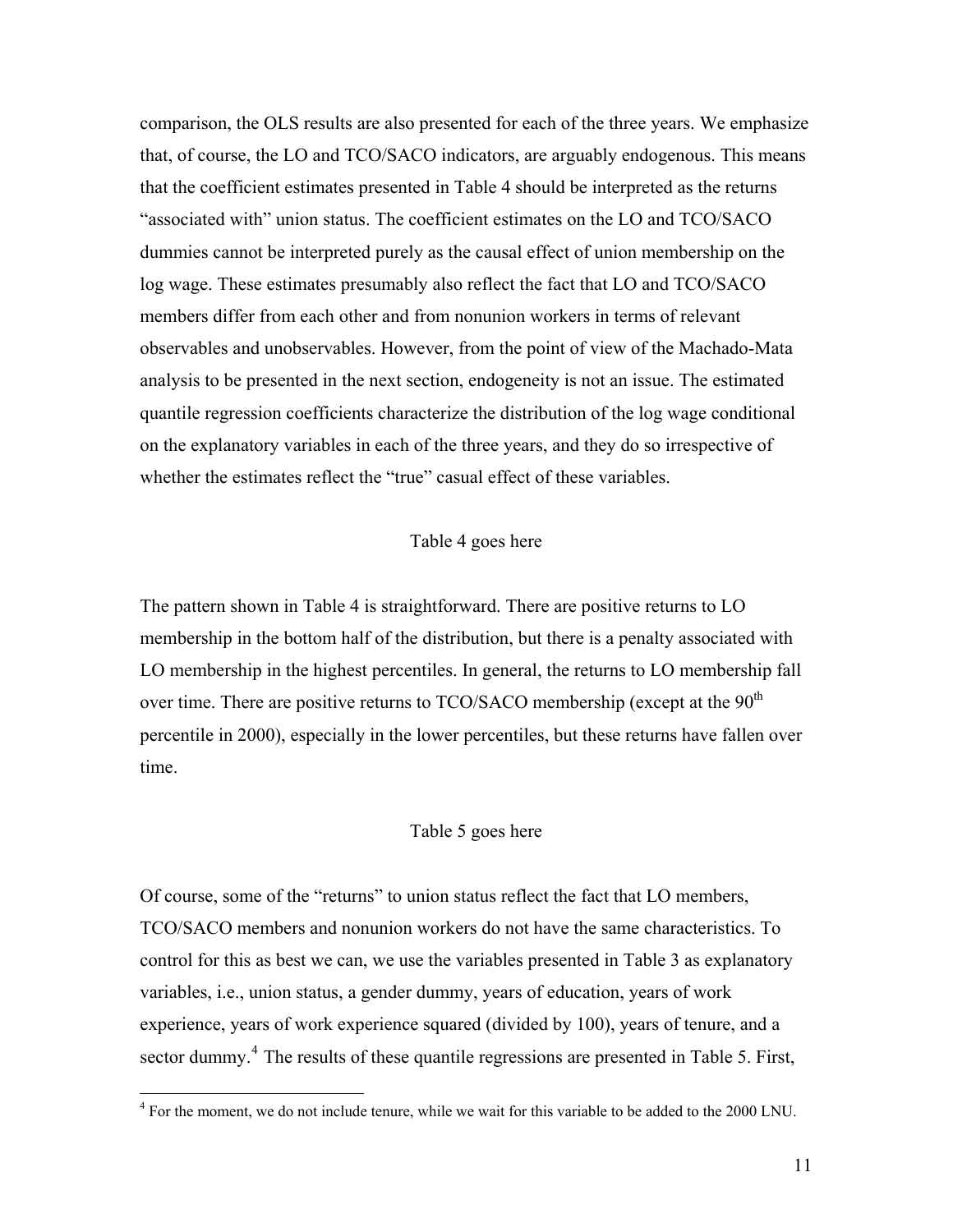holding all else constant, the premium associated with LO or TCO/SACO membership is still primarily positive, although these premia are lower than the "raw" returns presented in Table 4. Second, the pattern of coefficient estimates for the explanatory variables is standard. There is a significant premium for males, which especially after 1968, increases as we move up the distribution. This is the "glass ceiling" pattern discussed in Albrecht, et al. (2003). The returns to years of work experience are positive (but small) and concave; similarly, the returns to education are positive, as expected. Finally, and perhaps unexpectedly, the coefficient on the dummy for private sector employment moves from negative across the distribution in 1968 to strongly positive in 2000.

#### **5. Machado-Mata Analysis**

Figure 2 shows the difference between the detrended 1981 and 1968 log wage distributions on a quantile-by-quantile basis. Similarly, Figure 3 shows the log wage gap between 2000 and 1981. In this section, we use Machado and Mata (2005) to address questions such as "What would the log wage gap between 1981 and 1968 have been if the returns to observables had not changed during that period?" That is, to what extent can we account for the observed gap between the 1981 and 1968 distributions by the change in the distribution of observables, and to what extent is the gap due to a change in the distribution of returns to those observables between those two years?

The Machado-Mata method can be understood most easily by considering the following artificial problem. Consider a random variable Y with distribution function  $F(y)$ . Let the corresponding explanatory variables  $X$  have distribution function  $G(x)$ . Suppose we have a sample on (Y,X). Write

$$
F(y) = \int F(y/x) dG(x)
$$

Using the assumption that the conditional quantiles of Y given  $X = x$  are linear in x (equation 1), the conditional distribution of Y given  $X = x$  is completely described by the collection of quantile regression coefficients, i.e., the  $\{\beta(q): 0 \leq q \leq 1\}$ . One can then simulate a draw from  $F(y)$  by (i) drawing a value of q at random from [0,1] and estimating  $\beta$ (q), (ii) drawing a value of x at random from the empirical distribution of X,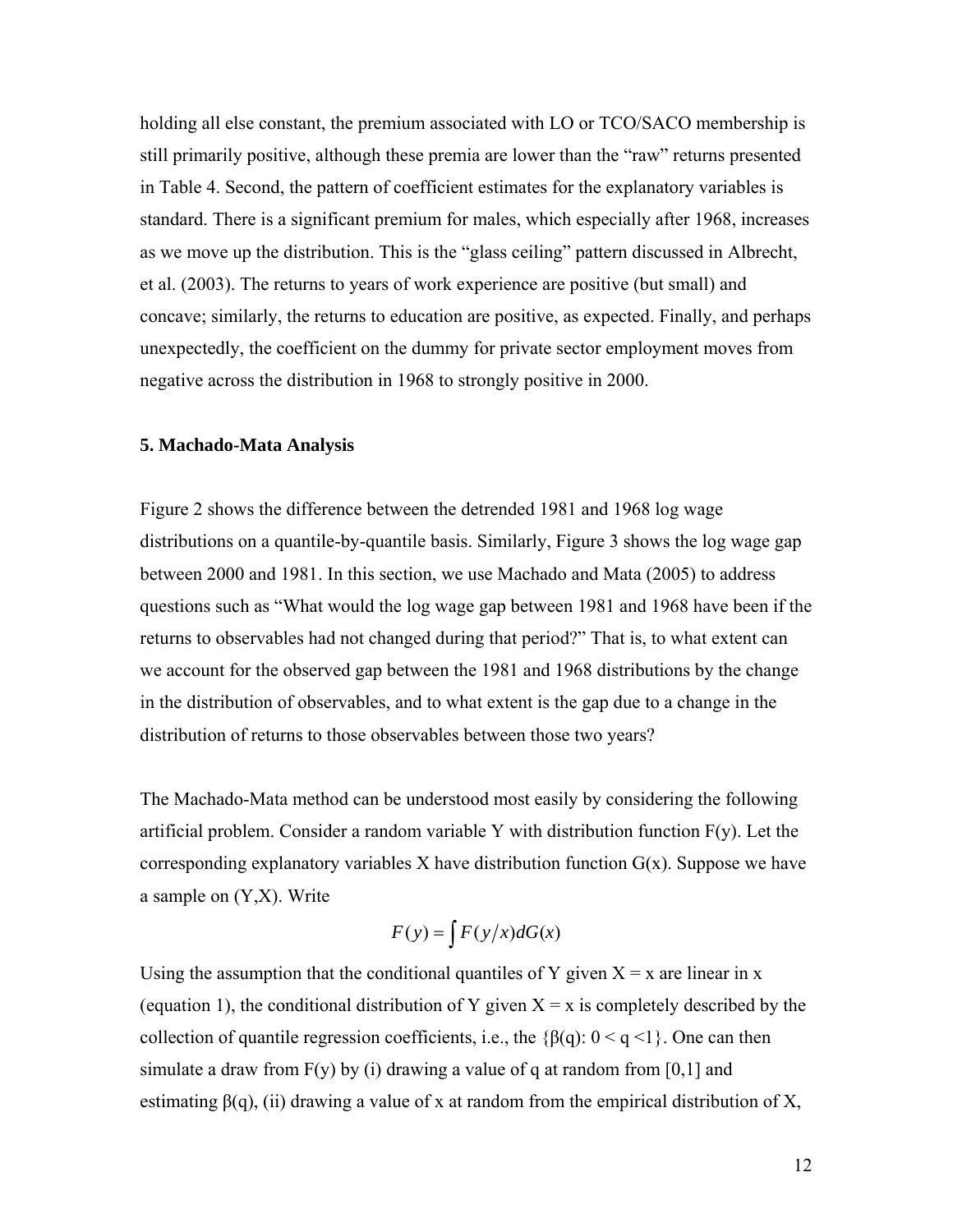and (iii) multiplying the two to generate a simulated value y. Repeating this process many times simulates draws from F(y).

The simulation problem just described is artificial in the sense that there is no need to simulate  $F(y)$  – we already had a sample from that distribution. The same reasoning, however, can be used to simulate "counterfactual" distributions. Suppose we are interested in the distribution of log wages that we would expect to observe if workers had the year t distribution of X's but the year s distribution of returns. Call this counterfactual random variable  $Y_{ts}$ . The distribution function of this random variable is

$$
F_{t,s}(y) = \int F_s(y/x) dG_t(x)
$$

Draws from  $F_{ts}(y)$  can be simulated by (i) drawing a value of q at random from [0,1] and estimating  $\beta_s(q)$ , (ii) drawing a value of x at random from the year t sample distribution of observables, and (iii) multiplying the two to generate a simulated value of y. Again, repeating this process many times simulates draws from  $F_{ts}(y)$ . Similarly, the Machado-Mata procedure can be used to simulate draws from  $F_{s,t}(y)$ , the distribution of log wages that we would expect to observe if workers had the year s distribution of  $X$ 's and the year t distribution of returns.

We apply this technique to the gap between the distributions of detrended real log wages in 1981 versus 1968, i.e., to analyze the pattern of change exhibited in Figure 2. We start by presenting a counterfactual gap. Figure 4 shows the difference between the observed 1981 distribution and a counterfactual distribution that we construct by simulating the distribution of wages that we would expect to have observed with workers distributed across LO, TCO/SACO, and nonunion according to the 1981 fractions but receiving 1968 payoffs to union status. The bands around the gap shown in Figure 4 are 95% confidence intervals. The standard errors used to construct these confidence bands are based on the asymptotics presented in Theorem 2 in Albrecht, van Vuuren and Vroman (2008).

The counterfactual distribution underlying the gap shown in Figure 4 is constructed assuming that the only variables that determine log wages are the union status dummies. We construct another counterfactual gap by also taking into account the effect the other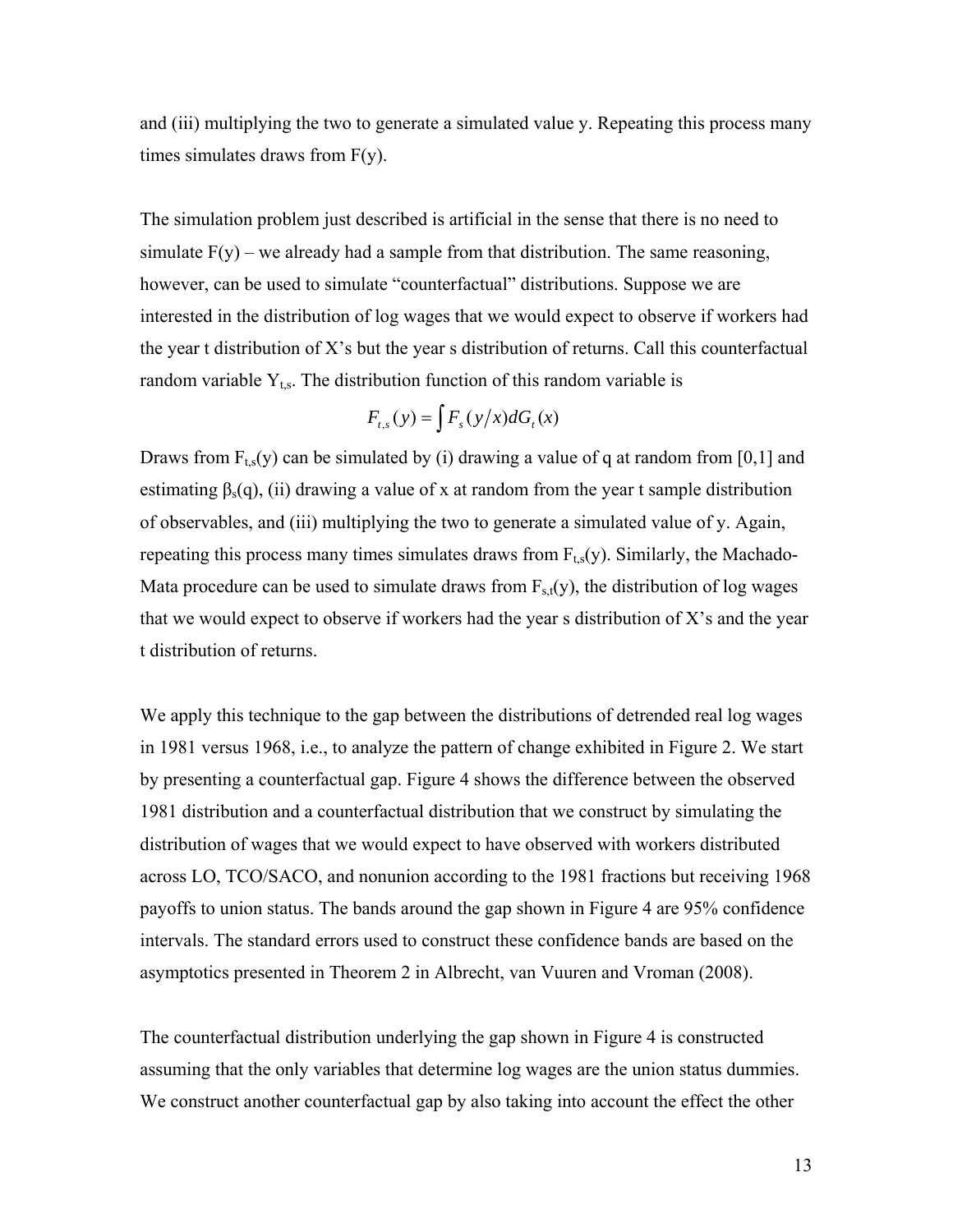observables (gender, years of work experience, etc.) have on log wages. Figure 5 shows the difference between the observed 1981 distribution and the distribution we would expect to have observed if workers had the 1981 distribution of observables, including but not limited to union status, but received the 1968 distribution of returns to those observables.

In Figure 6, we show three gaps  $-$  (i) the observed (raw) gap between the 1981 and 1968 distributions, (ii) the gap between the 1981 distribution and the counterfactual distribution underlying Figure 4, and (iii) the gap between the 1981 distribution and the counterfactual distribution underlying Figure 5. To keep Figure 6 readable, we suppress the confidence bands around the three gaps.

Figure 6 can be understood as follows. Consider the difference between the raw gap and the gap based on the counterfactual that controls only for union status. We can express the raw gap at the  $q<sup>th</sup>$  quantile as

 $Quant_{a}(Y_{81}) - Quant_{a}(Y_{68}) = Quant_{a}(Y_{81}) - Quant_{a}(Y_{81.68}) + Quant_{a}(Y_{81.68}) - Quant_{a}(Y_{68})$ where  $Y_{81,68}$  is the counterfactual random variable simulated using the 1981 union status fractions but the 1968 returns to those variables. The raw gap at the  $q<sup>th</sup>$  quantile can be written as the sum of two components. The first term, Quant<sub>q</sub>(Y<sub>81</sub>)- Quant<sub>q</sub>(Y<sub>81,68</sub>), isolates the part of the raw gap that is due to the change in the distribution of returns to union status between 1968 and 1981. The second term, Quant<sub>q</sub>(Y<sub>81,68</sub>)- Quant<sub>q</sub>(Y<sub>68</sub>) isolates the component due to the change in the union status fractions between 1968 and 1981. The difference between the raw gap (circles) and the first counterfactual gap (diamonds) is then the part of the raw gap that is attributable to the change in the union status fractions between 1968 and 1981. At the very bottom of the distribution (below the  $5<sup>th</sup>$  percentile), the change in the union mix accounts for a substantial fraction of the gap. From the  $5<sup>th</sup>$  percentile to the median, the raw gap is positive and this is partly accounted for by the change in the union mix. The rest of the gap is due to the change in the returns to union status. Note that, for the gap below the median, when we account for all the covariates, the story is essentially the same, i.e., part of the gap is due to changes in the distribution of returns and part due to the change in the distribution of covariates. Above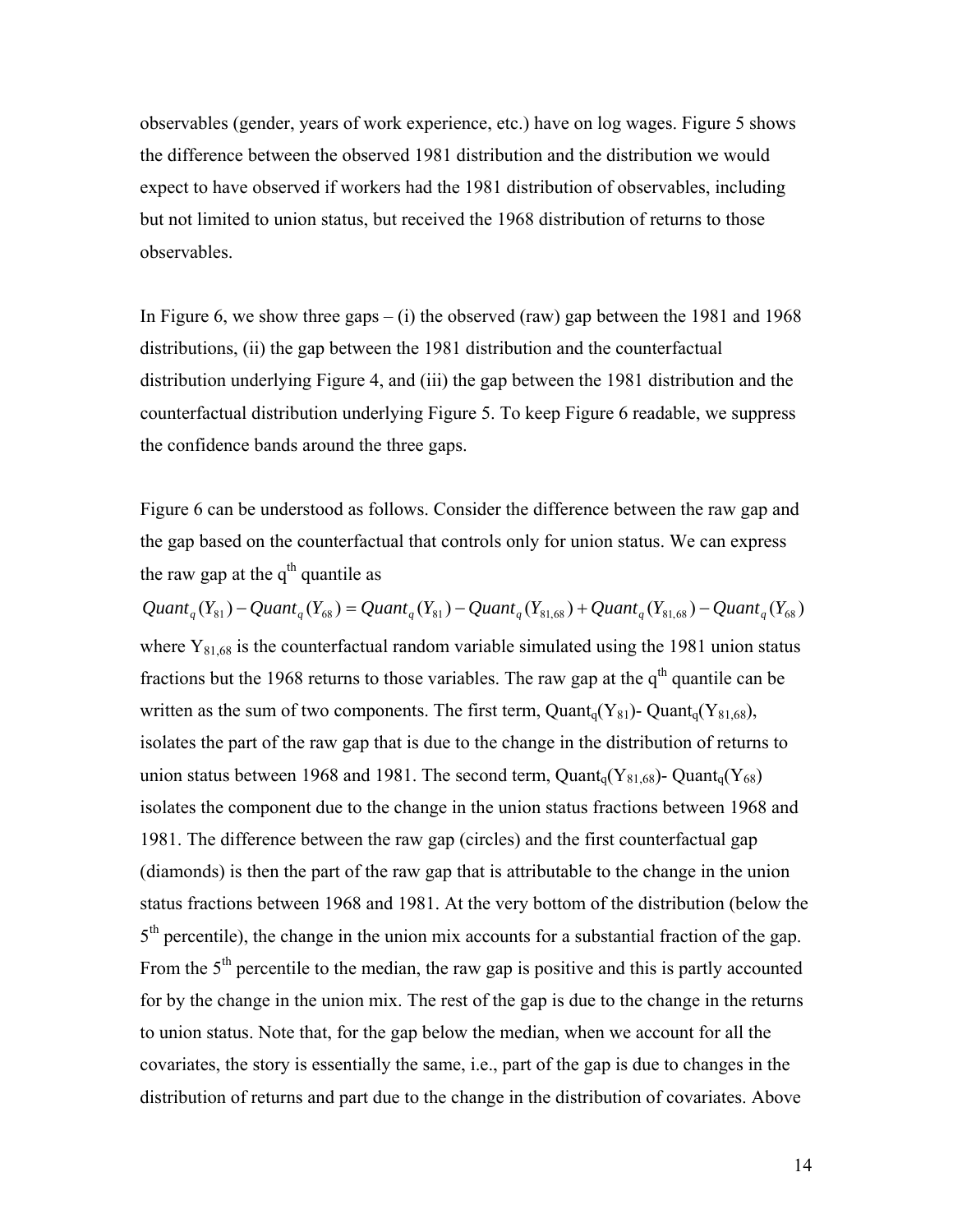the median the raw gap is negative and increasingly so as one goes up the distribution. This is exacerbated when we control for union status and even more so when we control for the other covariates. This indicates that when we take into account changes in union status and especially other covariates such as gender and education, the gap increases. This means that the change in the returns to the covariates accounts for more than the total negative gap. Had the distribution of returns remained the same in 1981 as in 1968, there would have been a positive gap. For example, had the returns to education remained at the 1968 level, the change in education would have raised wages in the top half of the distribution between the two years.

Figures 7, 8, and 9 give the corresponding results for the change in the log wage distribution between 1981 and 2000. Since the two counterfactual gaps as well as the raw gap are given in Figure 9, we will focus on this graph. The raw gap is slightly negative across the distribution except at the two extremes where it is positive. This indicates that after taking out the average wage change the distribution was compressed at the bottom, but more spread out at the top in 2000 relative to 1981. Controlling for the change in union status between 1981 and 2000 makes essentially no difference. When we control for the other covariates, the gap becomes significantly more negative over most of the distribution. This indicates that the change in returns to the covariates account for more than the total negative gap, i.e., had the returns remained the same in this part of the distribution, the change in covariates would have led to a positive change between 1981 and 2000.

To summarize, the evolution of the wage distribution between 1968 and 1981 was affected partly by changes in union status and other labor market characteristics such as gender, experience, and education. These account for some of the compression of the distribution – raising wages at the bottom and reducing wages at the top. The changes in returns to union status and other covariates is an even more important factor in explaining the compression at the bottom of the distribution. At the top of the distribution, the changes in covariates are a bit more important. After removing the trend and deflating wages, the change in the wage distribution between 1981 and 2000 is much less dramatic

15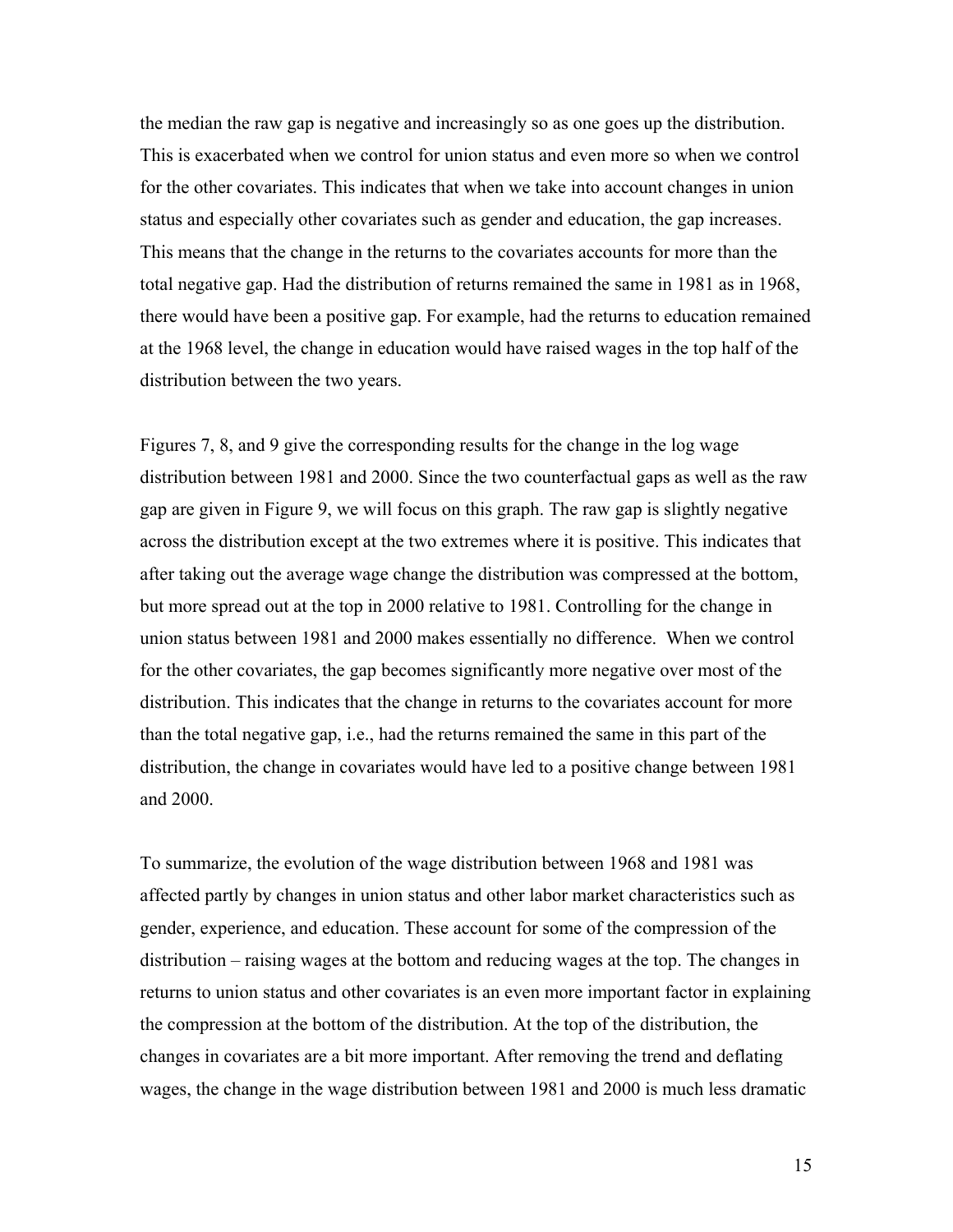than in the earlier period. There was some compression at the bottom and a bit of spreading out at the very top. The changes at the extremes of the distribution are partly due to changes in union status and other covariates and partly due to returns to these characteristics. In the center of the distribution, changes in returns account for more than the total change, i.e., there is a reduction in relative wages in this part of the distribution between 1981 and 2000 and had the returns to the covariates remained the same there would have been an increase.

**5. Conclusions** 

**(To be added later)** 

## **References:**

Albrecht, James, Anders Björklund and Susan Vroman (2003), "Is There a Glass Ceiling in Sweden?" *Journal of Labor Economics* 21, 145-177.

Buchinsky, Moshe (1994), "Changes in the U.S. Wage Structure 1963-1987:Application of Quantile Regression," *Econometrica* **62**, 405-458.

Buchinsky, Moshe (1998), "Recent Advances in Quantile Regression Models: A Practical Guideline for Empirical Research," *Journal of Human Resources* **33**, 88-126.

D'Agostino Hjördis (1992), "Why Do Workers Join Unions?," Dissertation no. 22, Swedish Institute for Social Research, Stockholm University.

Edin Per-Anders and Bertil Holmlund (1995), "The Swedish Wage Structure: the rise and fall of solidarity wage?" in R Freeman and L.Katz (eds.) Differences and changes in wage structures. University of Chicago Press and NBER, Chicago IL.

Elvander Nils (1997), The Swedish Bargaining System in the Melting Pot, Arbetslivsinstitutet, Solna.

Erikson Robert and Rune Åberg (eds.) (1987), Welfare in Transition, Oxford: Clarendon Press.

Hibbs Douglas A. Jr. (1990), "Wage Dispersion and Trade Union Action in Sweden", in I. Persson (ed.) Generating Equality in the Welfare State: The Swedish Experience, Oslo: Norwegian University Press.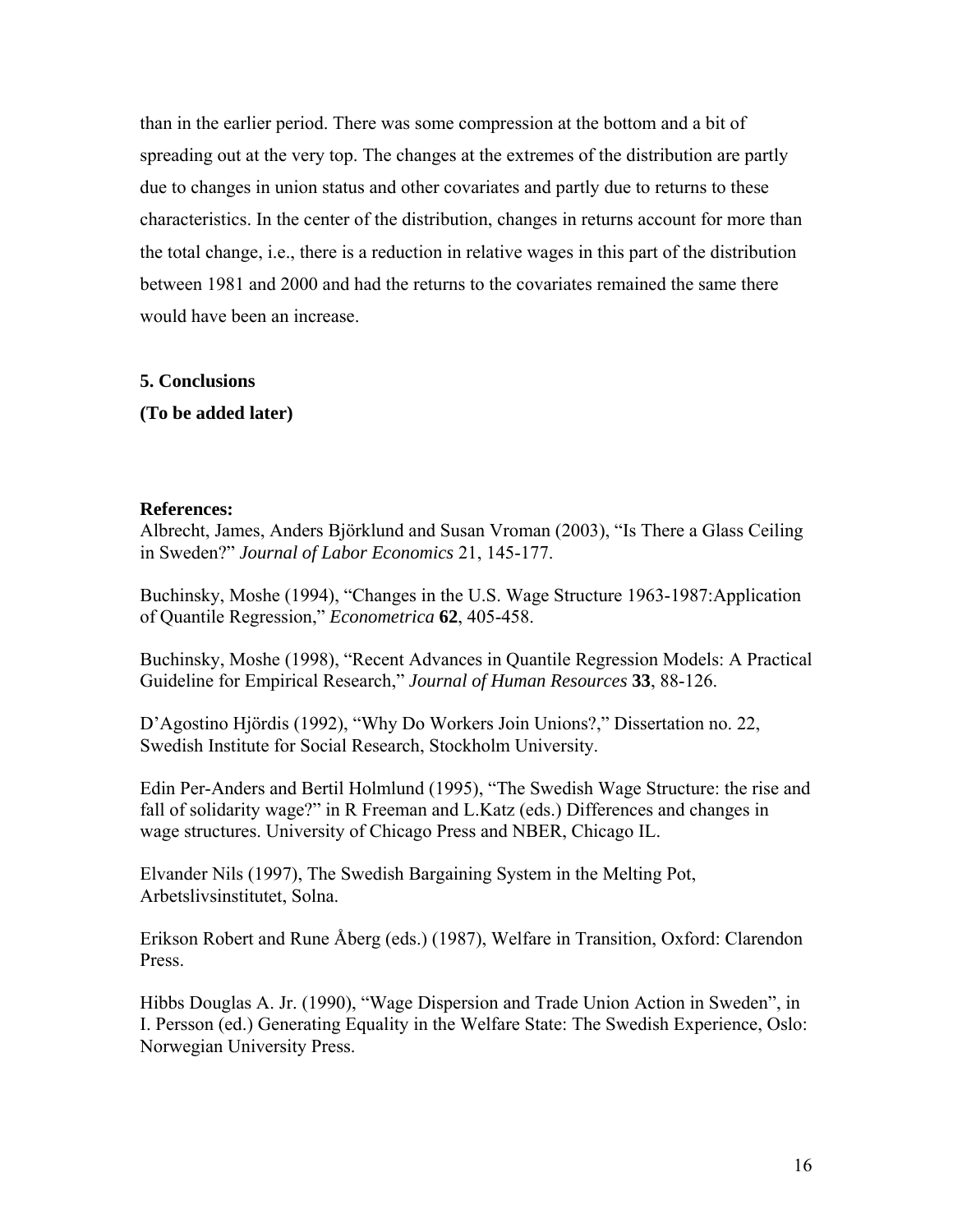Hibbs, Douglas and Håkan Locking (1996), "Wage Compression, Wage Drift, and Wage Inflation in Sweden," *Labour Economics* **3**, 109-42.

Katz, Lawrence K and David H. Autor (1999), "Changes in the Wage Structure and Earnings Inequality", in O. Ashenfelter and D Card (eds.) Handbook of Labor Economics, vol. 3, Elsevier Science.

Kjellberg, Anders (2002), Ett nytt fackligt landskap – i Sverige och utomlands. *ARKIV* nr. 86-87, 44-96.

Koenker, Roger and Gilbert Bassett, Jr. (1978), "Regression Quantiles," *Econometrica* **46**, 33-50.

LeGrand Carl, Ryszard Szulkin and Michael Tåhlin (2001), "Lönestrukturens förändring i Sverige", in SOU 2001:53.

Machado, José and José Mata (2000), "Counterfactual Decomposition of Changes in Wage Distributions using Quantile Regression," mimeo.

OECD (1994), Employment Outlook, OECD.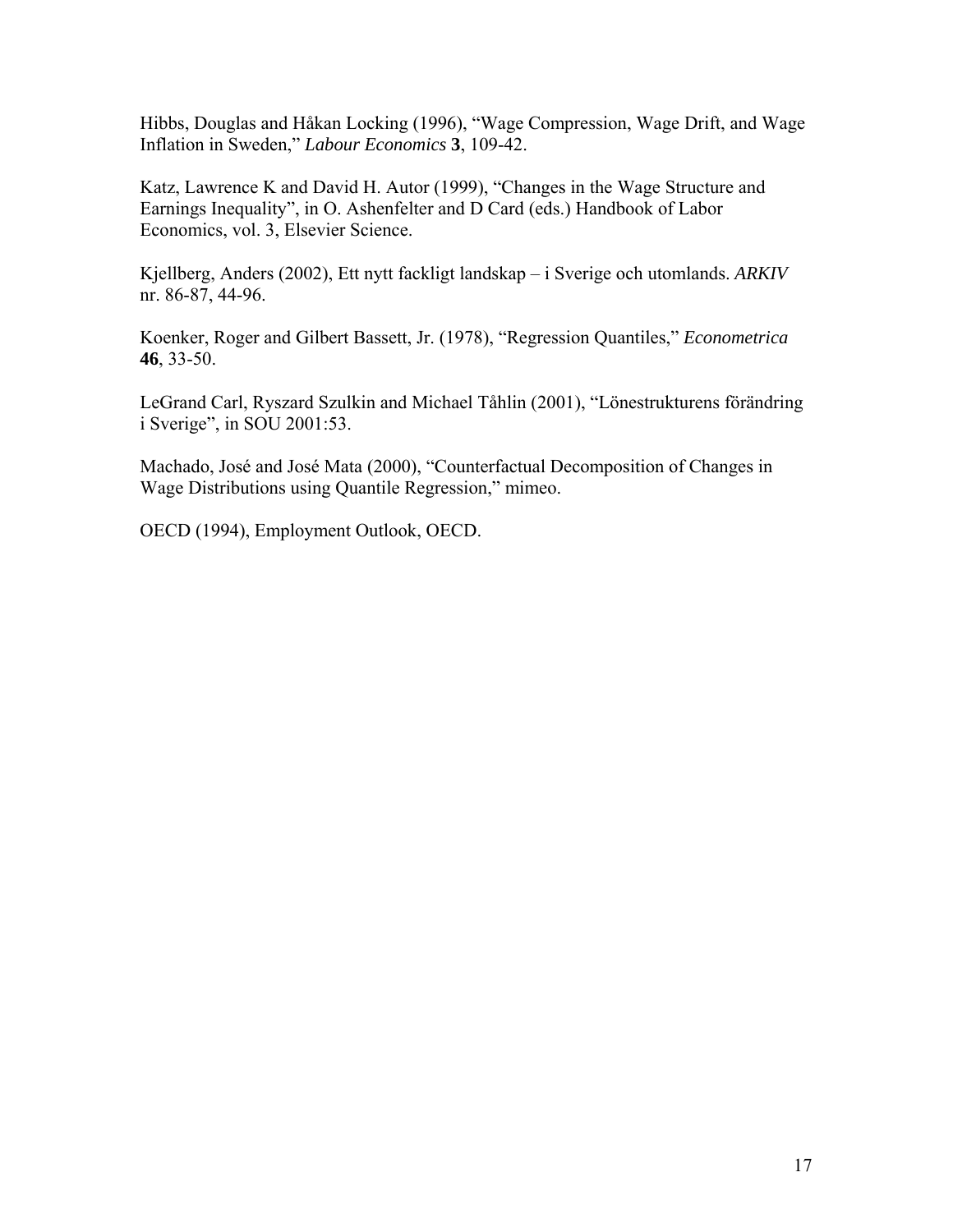|                      | 1970 | 1980 | 1990 | 2000 |
|----------------------|------|------|------|------|
| Sweden               | 68   | 80   | 83   | 78   |
| Denmark              | 60   | 76   | 71   | 75   |
| Finland              | 51   | 70   | 72   | 78   |
| Norway               | 51   | 57   | 56   | 53   |
| Canada               | 31   | 36   | 36   | 31   |
| United Kingdom       | 45   | 50   | 39   | 29   |
| <b>United States</b> | 23   | 22   | 16   | 13   |

*Table 1: Union density rates in selected countries 1970-2000* 

Sources: OECD(1994) for 1970, 1980 and 1990. Kjellberg (2002) for 2000.

*Table 2: Unionization Rates in Sweden (from LNU)* 

|                 | 1968 | 1981 | 2000 |
|-----------------|------|------|------|
| LO              | .460 | .494 | .401 |
| <b>TCO/SACO</b> | .249 | .353 | .417 |
| Nonunion        | .288 | .153 | .186 |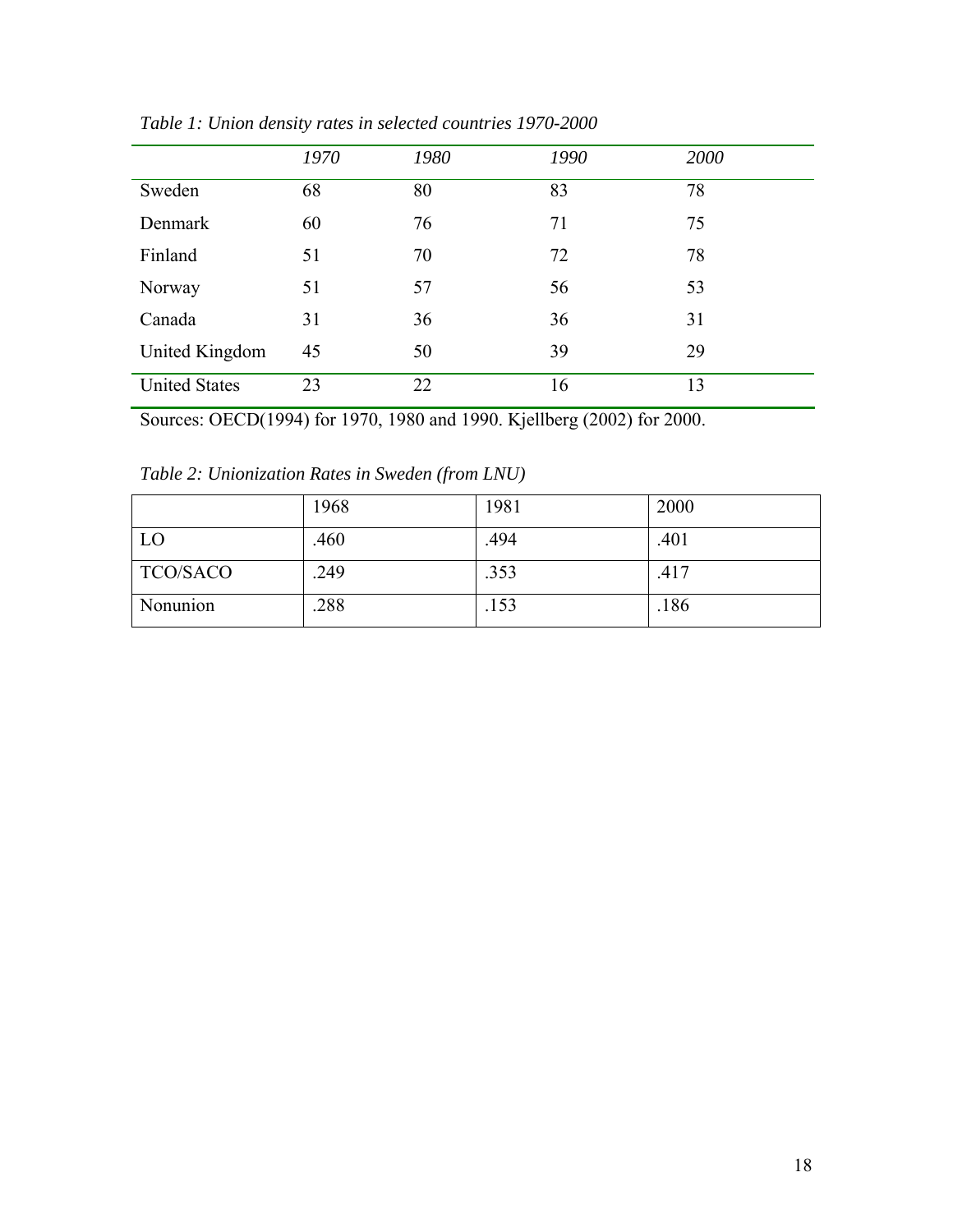|                | 1968 (N=2907) |             | 1981 (N=3296) |                         | $2000(N=2985)$ |          |                         |             |                 |
|----------------|---------------|-------------|---------------|-------------------------|----------------|----------|-------------------------|-------------|-----------------|
|                | LO            | TCO/        | Nonunion      | $\underline{\text{LO}}$ | TCO/           | Nonunion | $\underline{\text{LO}}$ | TCO/        | <b>Nonunion</b> |
|                |               | <b>SACO</b> |               |                         | <b>SACO</b>    |          |                         | <b>SACO</b> |                 |
| Percent        | 0.460         | 0.249       | 0.288         | 0.494                   | 0.353          | 0.153    | 0.401                   | 0.417       | 0.186           |
| of sample      |               |             |               |                         |                |          |                         |             |                 |
| Ln real wage   | 2.265         | 2.587       | 2.167         | 2.448                   | 2.630          | 2.427    | 2.647                   | 2.861       | 2.811           |
| $(1968$ SEK)   | (0.259)       | (0.408)     | (0.592)       | (0.246)                 | (0.296)        | (0.415)  | (0.194)                 | (0.297)     | (0.442)         |
| Percent Male   | 0.729         | 0.584       | 0.451         | 0.574                   | 0.499          | 0.414    | 0.572                   | 0.435       | 0.543           |
|                |               |             |               |                         |                |          |                         |             |                 |
| Years of       | 22.9          | 19.0        | 16.0          | 19.7                    | 18.5           | 14.5     | 20.3                    | 20.9        | 15.8            |
| work exp.      | (13.6)        | (12.7)      | (13.4)        | (13.3)                  | (11.7)         | (11.8)   | (12.8)                  | (11.6)      | (12.3)          |
| Years of       | 7.50          | 10.94       | 8.88          | 9.09                    | 12.6           | 10.60    | 11.1                    | 14.0        | 13.2            |
| school         | (1.65)        | (3.55)      | (2.74)        | (2.37)                  | (3.50)         | (3.50)   | (2.31)                  | (3.19)      | (3.01)          |
| Years of       | 9.82          | 10.1        | 5.58          | 9.02                    | 10.7           | 5.30     |                         |             |                 |
| tenure         | (10.5)        | (9.91)      | (7.93)        | (8.69)                  | (9.03)         | (6.56)   |                         |             |                 |
| Private sector | 0.761         | 0.488       | 0.755         | 0.577                   | 0.456          | 0.660    | 0.589                   | 0.482       | 0.847           |
|                |               |             |               |                         |                |          |                         |             |                 |

Table 3: Sample means (standard deviations in parentheses) by union status.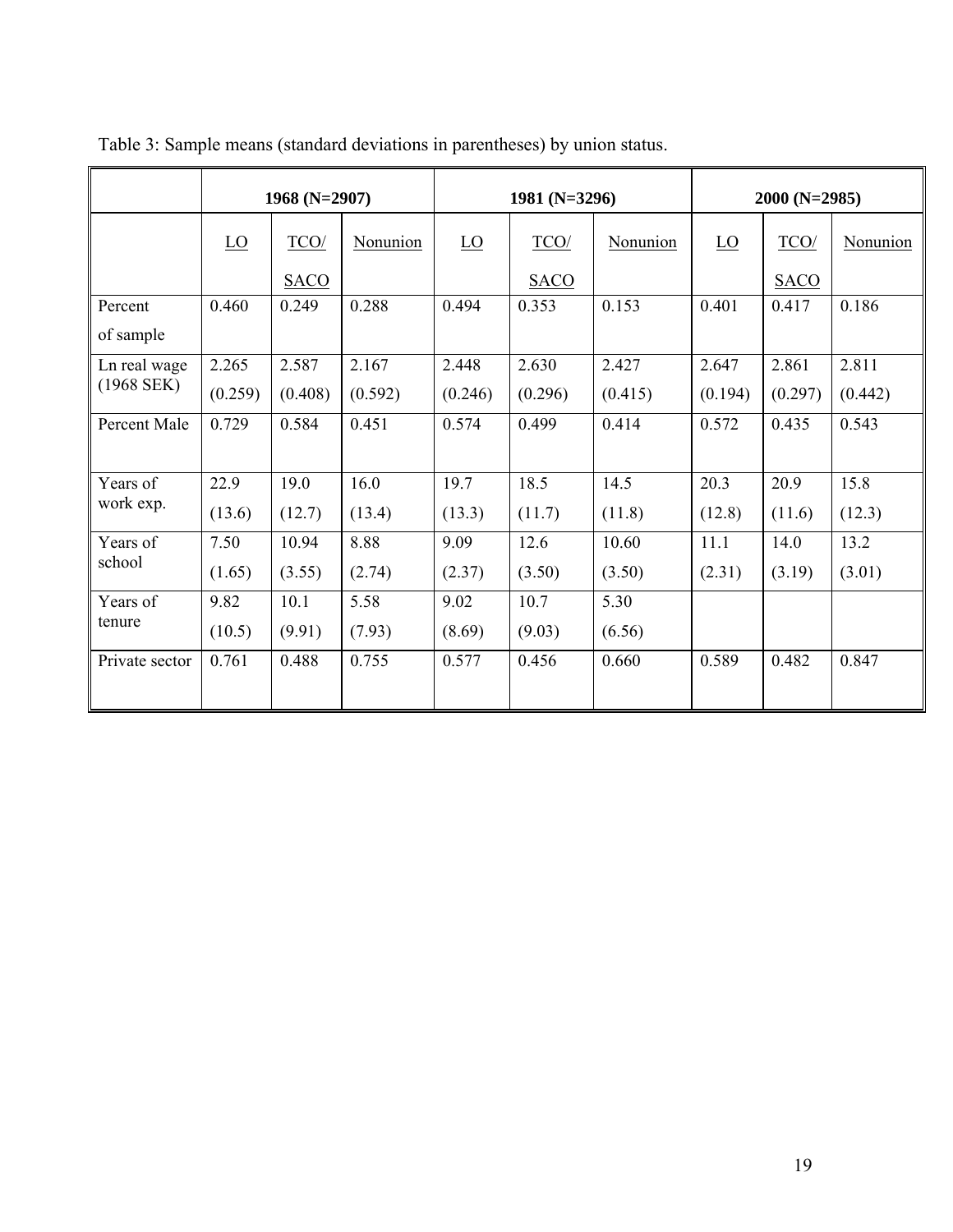|                 | 10 <sup>th</sup> | 50 <sup>th</sup> | 90 <sup>th</sup> | <b>OLS</b> |
|-----------------|------------------|------------------|------------------|------------|
| LO              | .053             | $-.069$          | $-.480$          | $-.163$    |
|                 | (.017)           | (.015)           | (.030)           | (.015)     |
| <b>TCO/SACO</b> | .162             | .105             | $-129$           | .050       |
|                 | (.017)           | (.015)           | (.030)           | (.015)     |
| Constant        | 2.371            | 2.710            | 3.375            | 2.811      |
|                 | (0.014)          | .013             | .025             | .013       |

Table 4: Quantile Regressions – 2000 (n=2980, SE in Parentheses)

## Table 4: Quantile Regressions – 1981 (n=3296, SE in Parentheses)

|                 | $10^{\text{th}}$ | 50 <sup>th</sup> | 90 <sup>th</sup> | <b>OLS</b> |
|-----------------|------------------|------------------|------------------|------------|
| LO              | .118             | .061             | $-.288$          | .021       |
|                 | (.030)           | (.037)           | (.039)           | 0.015      |
| <b>TCO/SACO</b> | .223             | .198             | .033             | .203       |
|                 | (.031)           | (.039)           | (.041)           | .016       |
| Constant        | 2.089            | 2.376            | 3.005            | 2.427      |
|                 | .026             | .033)            | .034)            |            |

Table 4: Quantile Regressions – 1968 (n=2893, SE in Parentheses)

|                 | 10 <sup>th</sup> | 50 <sup>th</sup> | 90 <sup>th</sup> | <b>OLS</b> |
|-----------------|------------------|------------------|------------------|------------|
| LO              | .349             | .128             | $-.311$          | .098       |
|                 | (.021)           | (.015)           | (.024)           | .018       |
| <b>TCO/SACO</b> | .465             | .441             | .242             | .425       |
|                 | (0.024)          | (.017)           | (.028)           | 0.021      |
| Constant        | 1.609            | 1.128            | 2.885            | 2.167      |
|                 | .016             | .011             | .019             | .014       |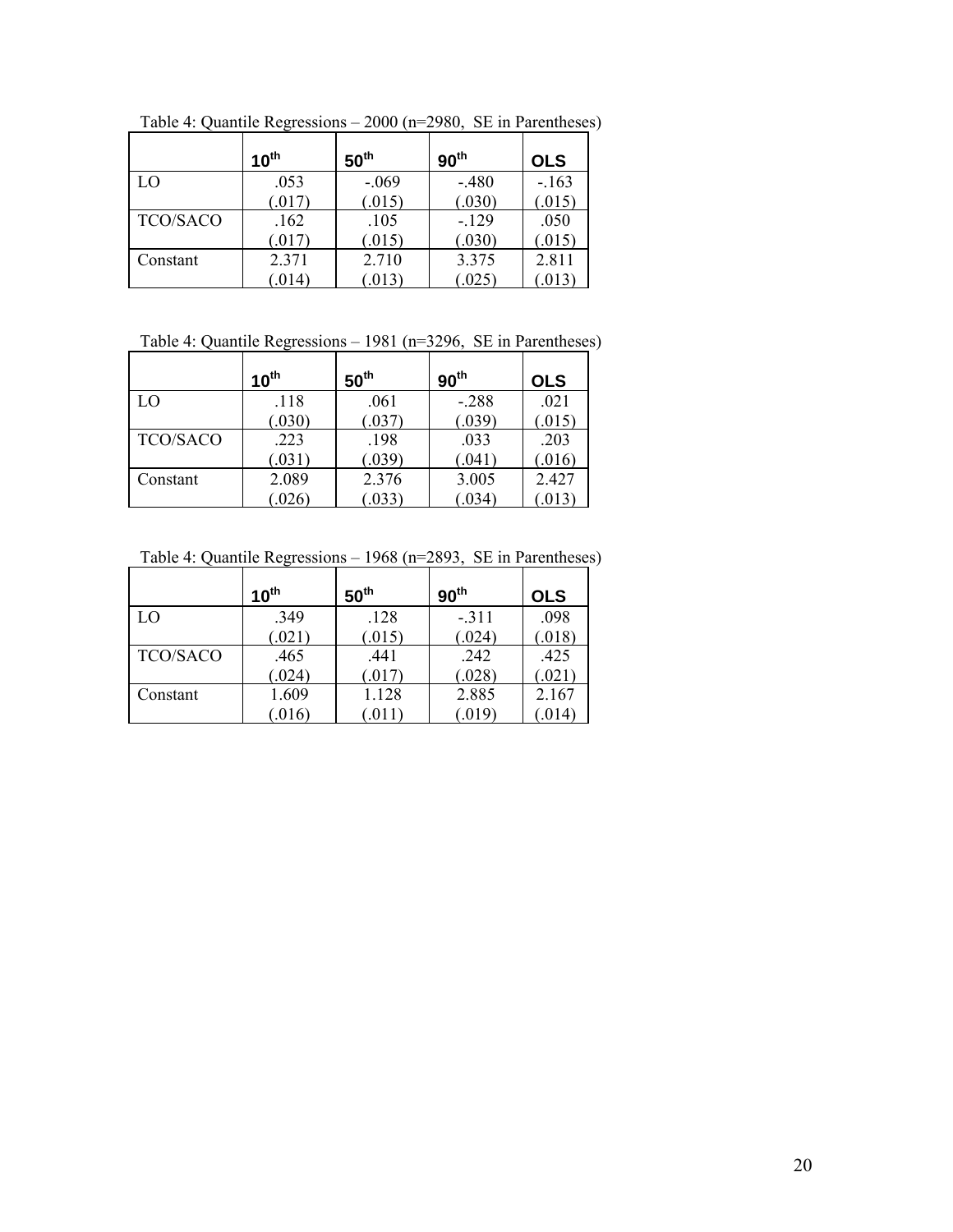|                 | 10 <sup>th</sup> | 50 <sup>th</sup> | 90 <sup>th</sup> | <b>OLS</b> |
|-----------------|------------------|------------------|------------------|------------|
| LO              | .027             | $-.061$          | $-240$           | $-.110$    |
|                 | (.016)           | (.012)           | (.026)           | (.014)     |
| <b>TCO/SACO</b> | .120             | .044             | $-.083$          | .015       |
|                 | (.015)           | (.012)           | (.030)           | (.014)     |
| Male            | .098             | .150             | .181             | .160       |
|                 | (.011)           | (.008)           | (.020)           | (.010)     |
| Experience      | .013             | .018             | .022             | .020       |
|                 | (.002)           | (.001)           | (.003)           | (.001)     |
| $Exp^2/100$     | $-.018$          | $-.024$          | $-.027$          | $-.028$    |
|                 | (.003)           | (.003)           | (.006)           | (.003)     |
| Yrs of School   | .017             | .033             | .053             | .036       |
|                 | (.002)           | (.002)           | (.004)           | (.002)     |
| Private         | .040             | .095             | .131             | .102       |
|                 | (.012)           | (.009)           | (.022)           | (.011)     |
| Constant        | 1.981            | 1.978            | 2.080            | 1.961      |
|                 | (.038)           | (.027)           | (.070)           | (.032)     |

Table 5: Quantile Regressions – 2000 (n=2943, SE in Parentheses)

Table 5: Quantile Regressions – 1981 (n=3287, SE in Parentheses)

|                 | $10^{\text{th}}$ | 50 <sup>th</sup> | 90 <sup>th</sup> | <b>OLS</b> |
|-----------------|------------------|------------------|------------------|------------|
| LO              | .096             | .006             | $-.134$          | .006       |
|                 | (.017)           | (.011)           | (.027)           | (.014)     |
| <b>TCO/SACO</b> | .193             | .075             | $-.084$          | .086       |
|                 | (.018)           | (.011)           | (.030)           | (.015)     |
| Male            | .133             | .129             | .197             | .149       |
|                 | (.012)           | (.008)           | (.019)           | (.010)     |
| Experience      | .013             | .018             | .025             | .021       |
|                 | (.002)           | (.001)           | (.003)           | (.001)     |
| $Exp^2/100$     | $-.020$          | $-.028$          | $-.034$          | $-.031$    |
|                 | (.003)           | (.002)           | (.005)           | (.003)     |
| Yrs of School   | .015             | .029             | .048             | .032       |
|                 | (.002)           | (.001)           | (.004)           | (.002)     |
| Private         | $-.027$          | $-.009$          | .058             | .020       |
|                 | (.012)           | (.008)           | (.019)           | (.010)     |
| Constant        | 1.803            | 1.887            | 1.963            | 1.817      |
|                 | (.038)           | (.022)           | (.063)           | (.028)     |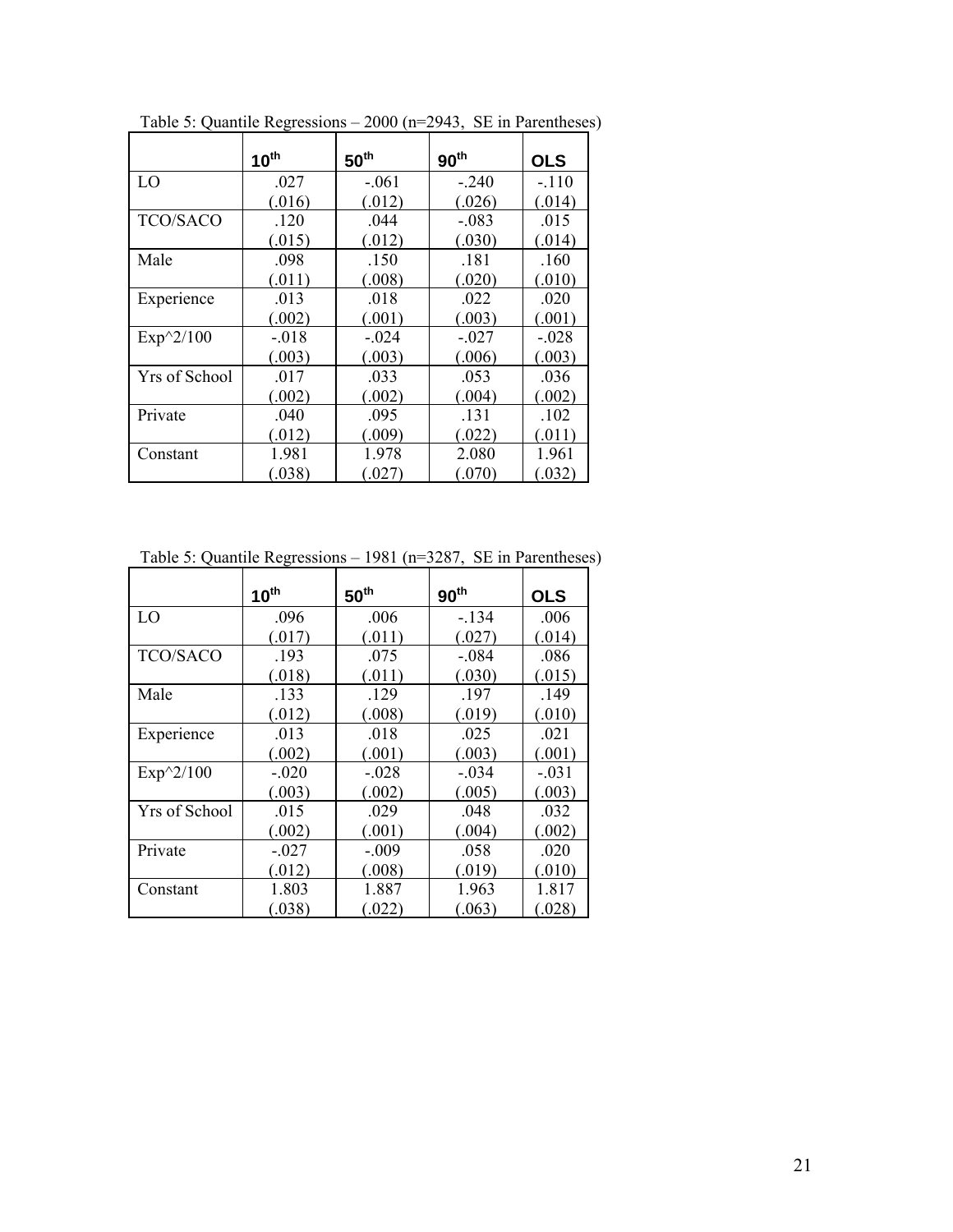|                 | 10 <sup>th</sup> | $50^{\text{th}}$ | 90 <sup>th</sup> | <b>OLS</b> |
|-----------------|------------------|------------------|------------------|------------|
| LO              | .157             | $-.027$          | $-.151$          | $-.007$    |
|                 | (.018)           | (.015)           | (.025)           | (.016)     |
| <b>TCO/SACO</b> | .326             | .144             | .021             | .168       |
|                 | (.022)           | (.017)           | (0.029)          | (.018)     |
| Male            | .268             | .264             | .295             | .292       |
|                 | (.017)           | (.013)           | (.021)           | (.014)     |
| Experience      | .028             | .027             | .030             | .032       |
|                 | (.002)           | (.002)           | (.003)           | (.002)     |
| $Exp^2/100$     | $-.046$          | $-.044$          | $-.047$          | $-.052$    |
|                 | (.004)           | (.003)           | (.005)           | (.004)     |
| Yrs of School   | .042             | .054             | .075             | .061       |
|                 | (.003)           | (.002)           | (.005)           | (.003)     |
| Private         | $-.075$          | $-.039$          | $-.048$          | $-.048$    |
|                 | (.018)           | (.013)           | (.022)           | (.014)     |
| Constant        | 1.075            | 1.418            | 1.618            | 1.280      |
|                 | (.041)           | (.032)           | (.057)           | (.034)     |

Table 5: Quantile Regressions – 1968 (n=2800, SE in Parentheses)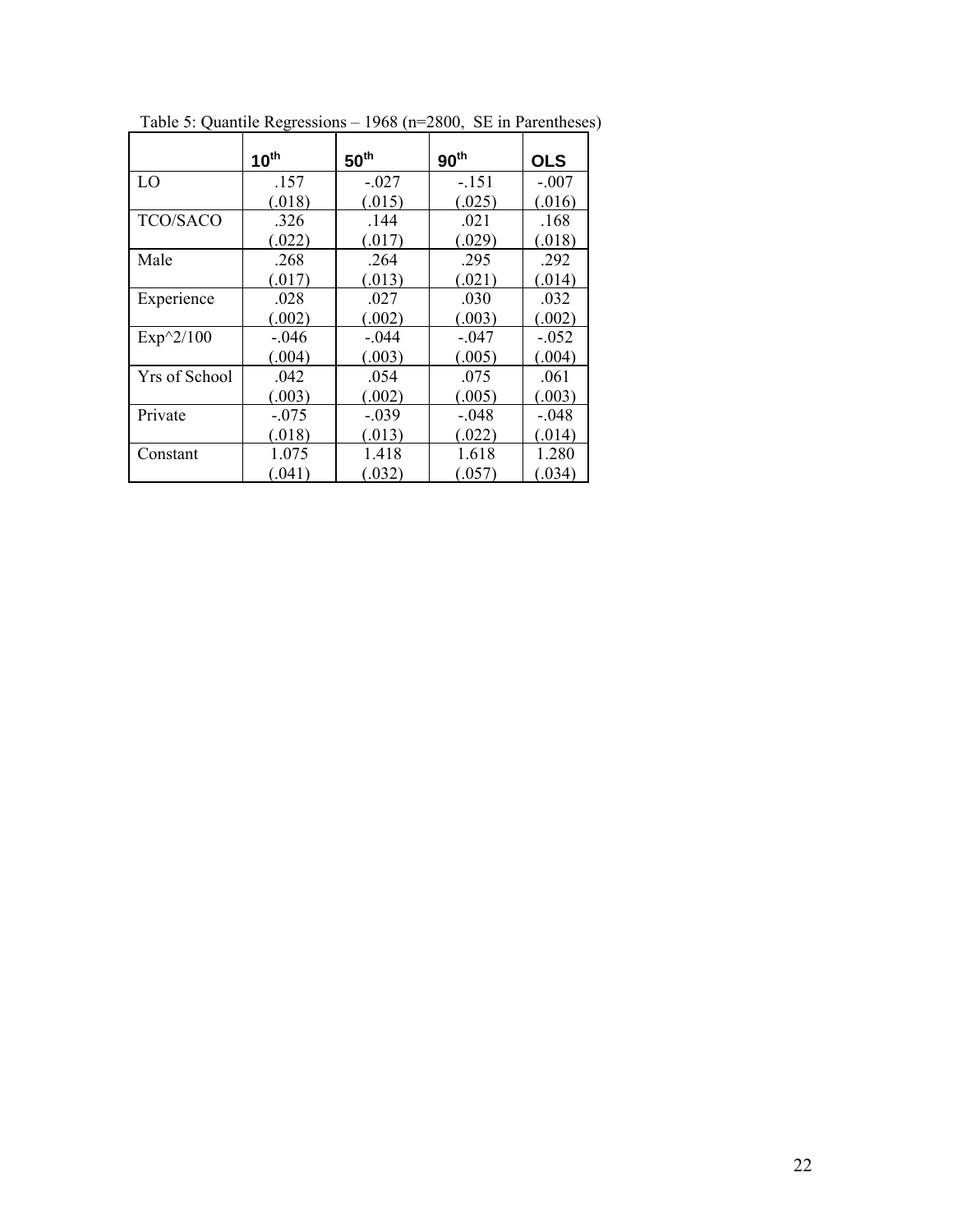# Fig 1: Kernel Densities: Real Log Wages

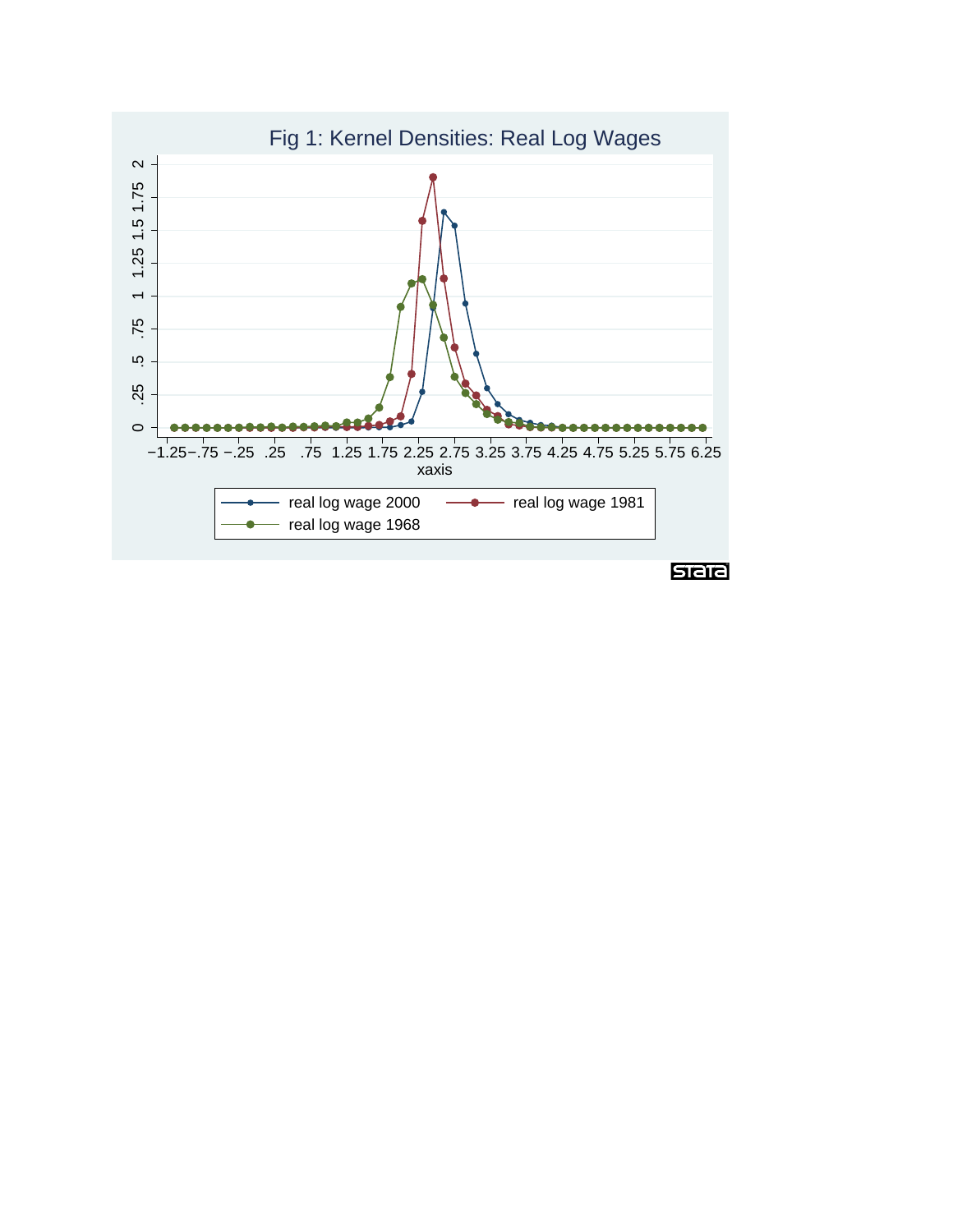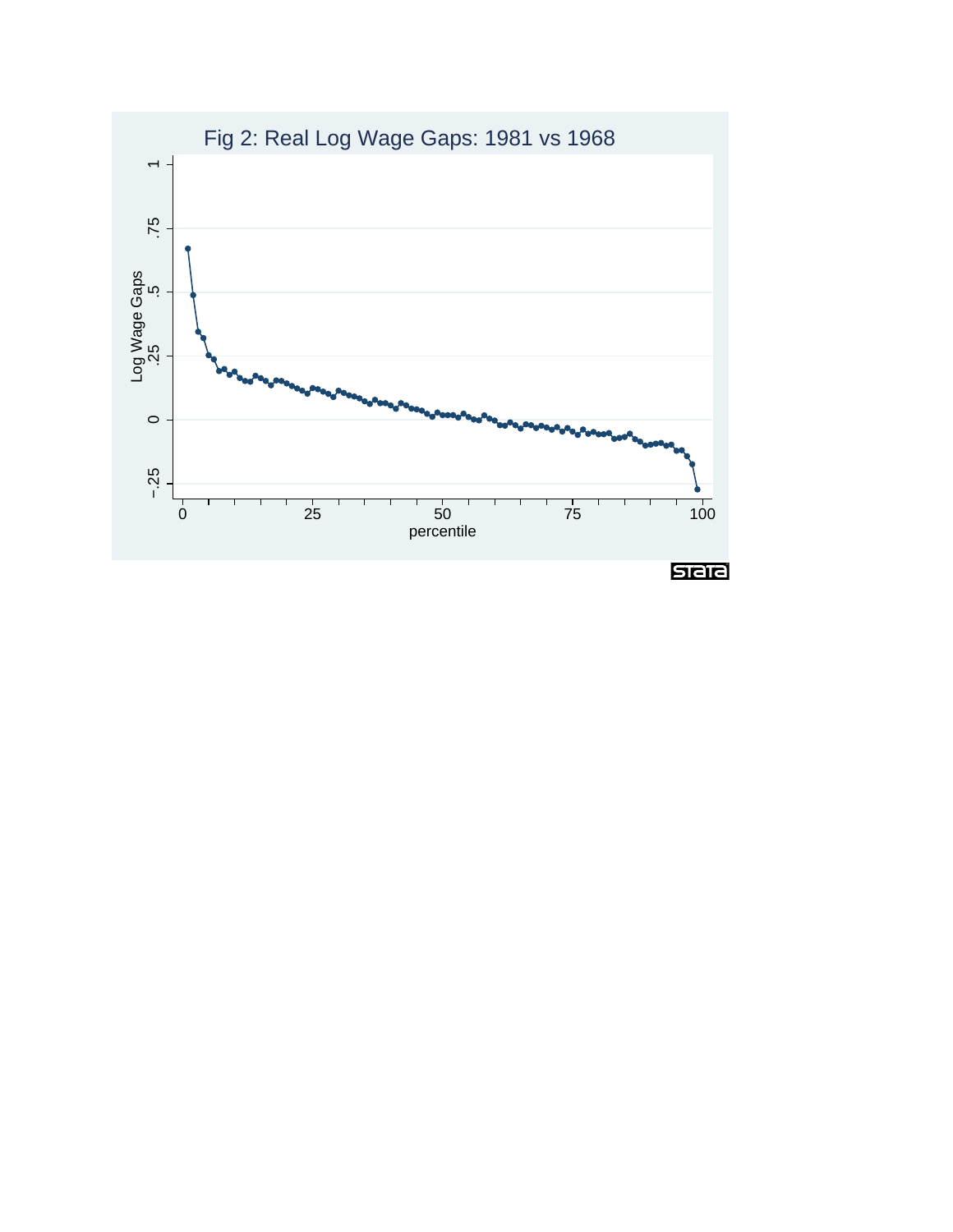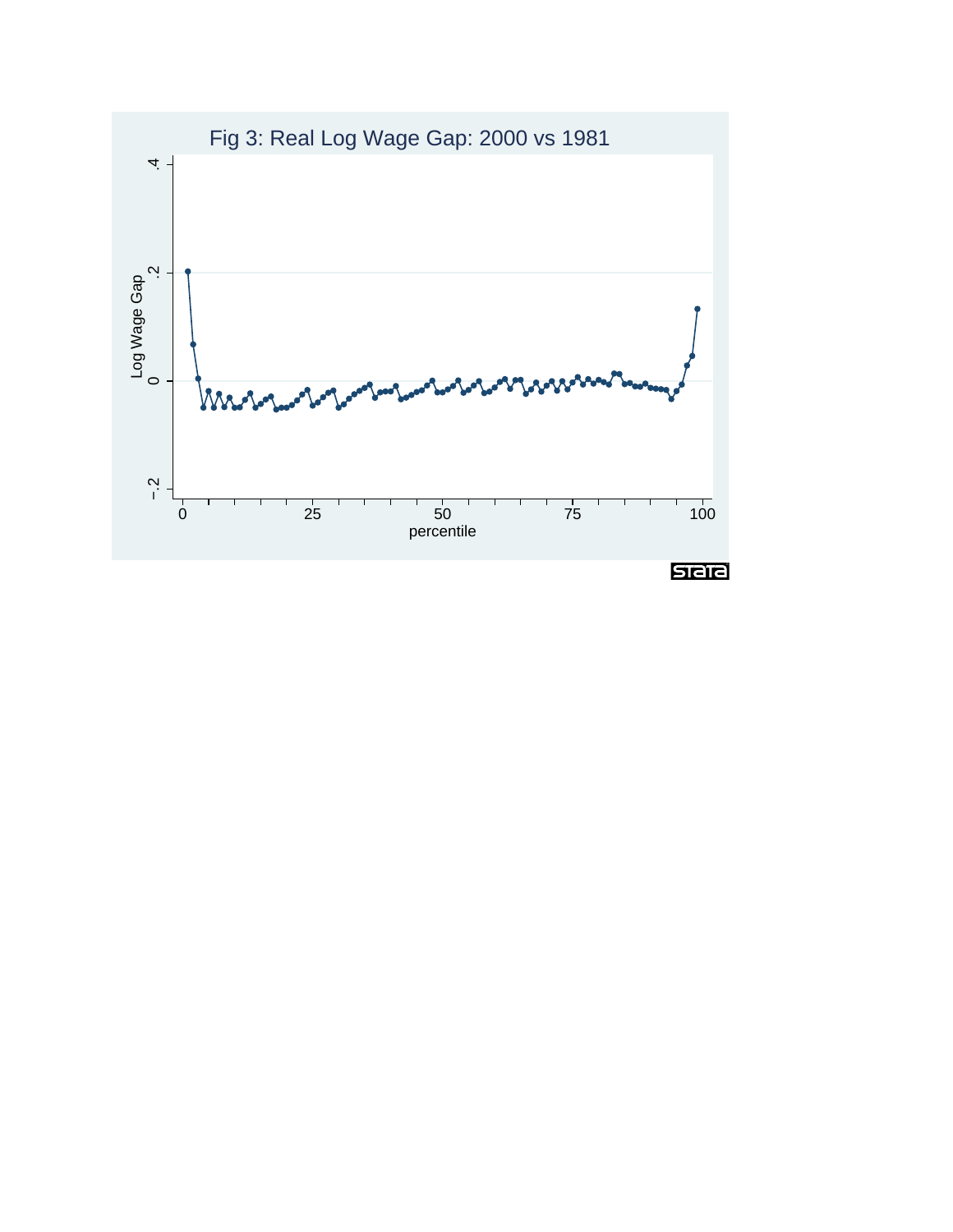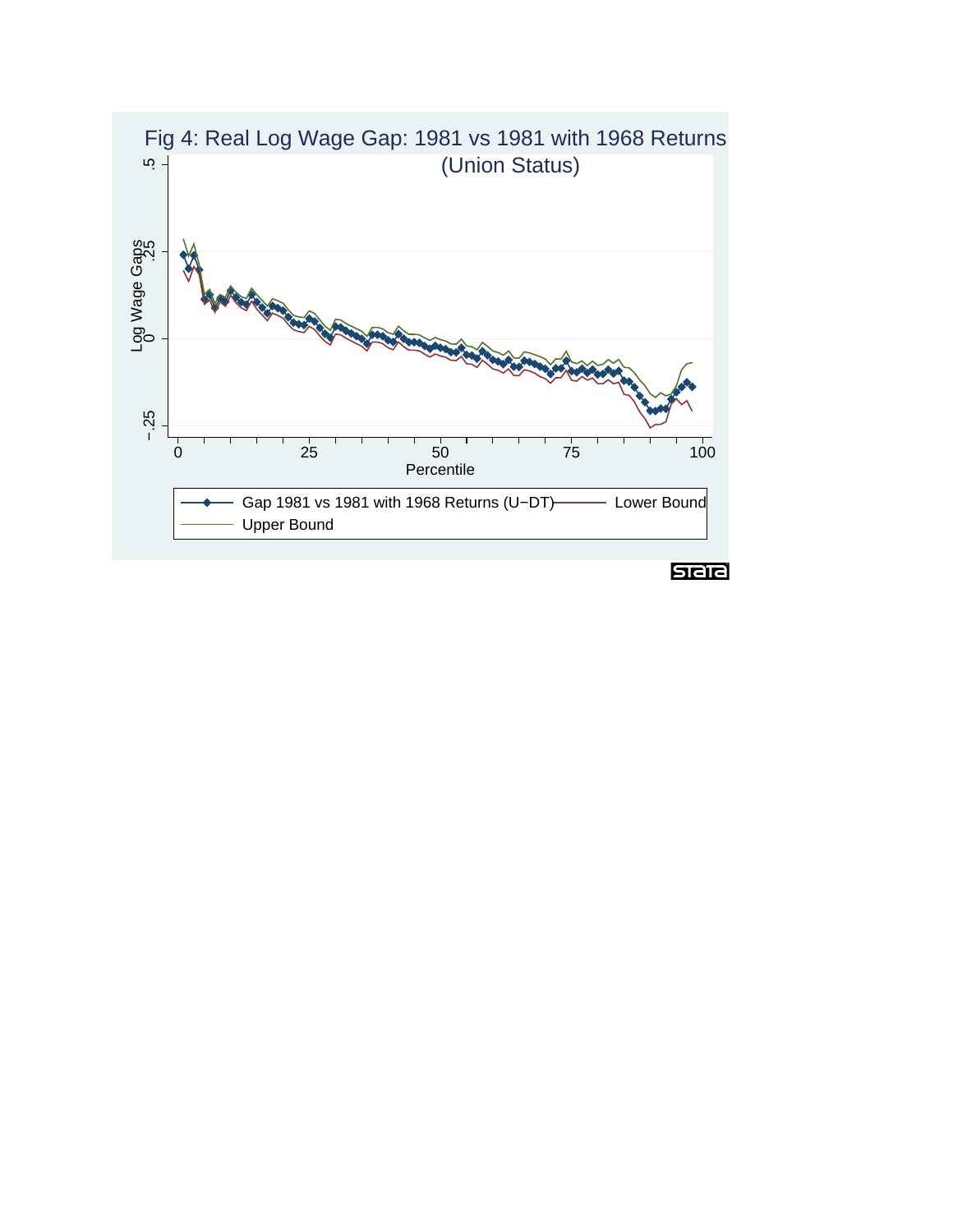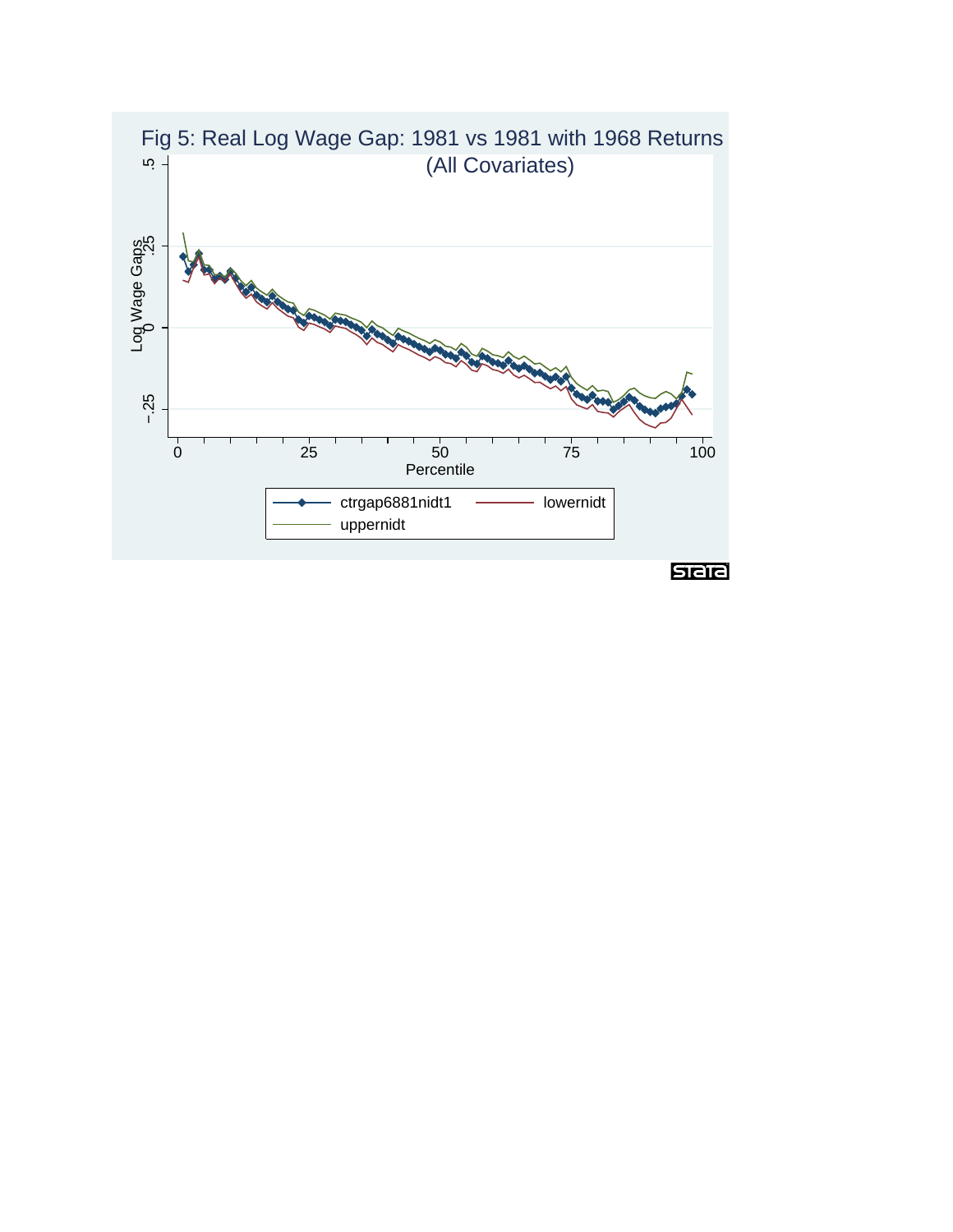# Fig 6: Real Log Wage Gaps

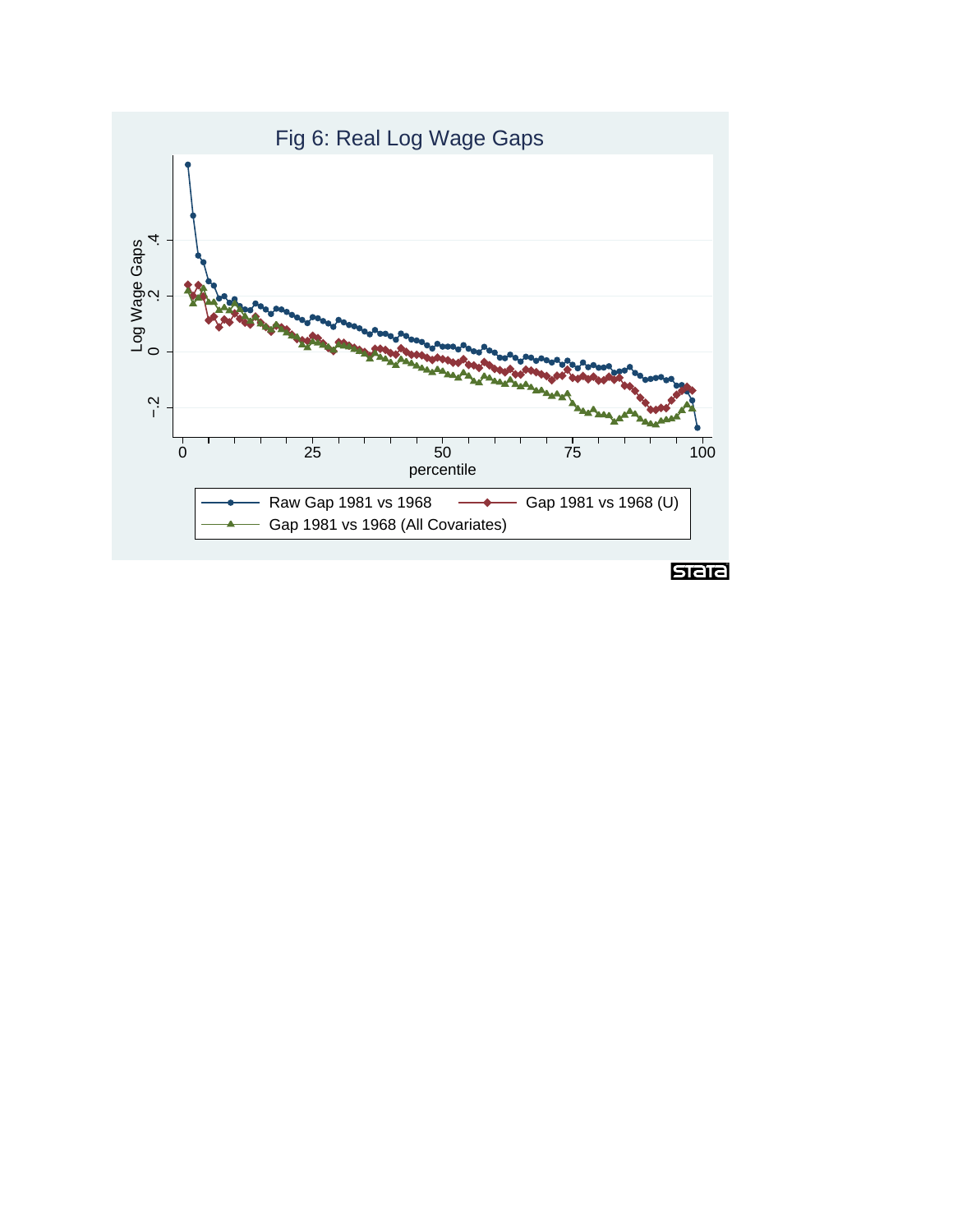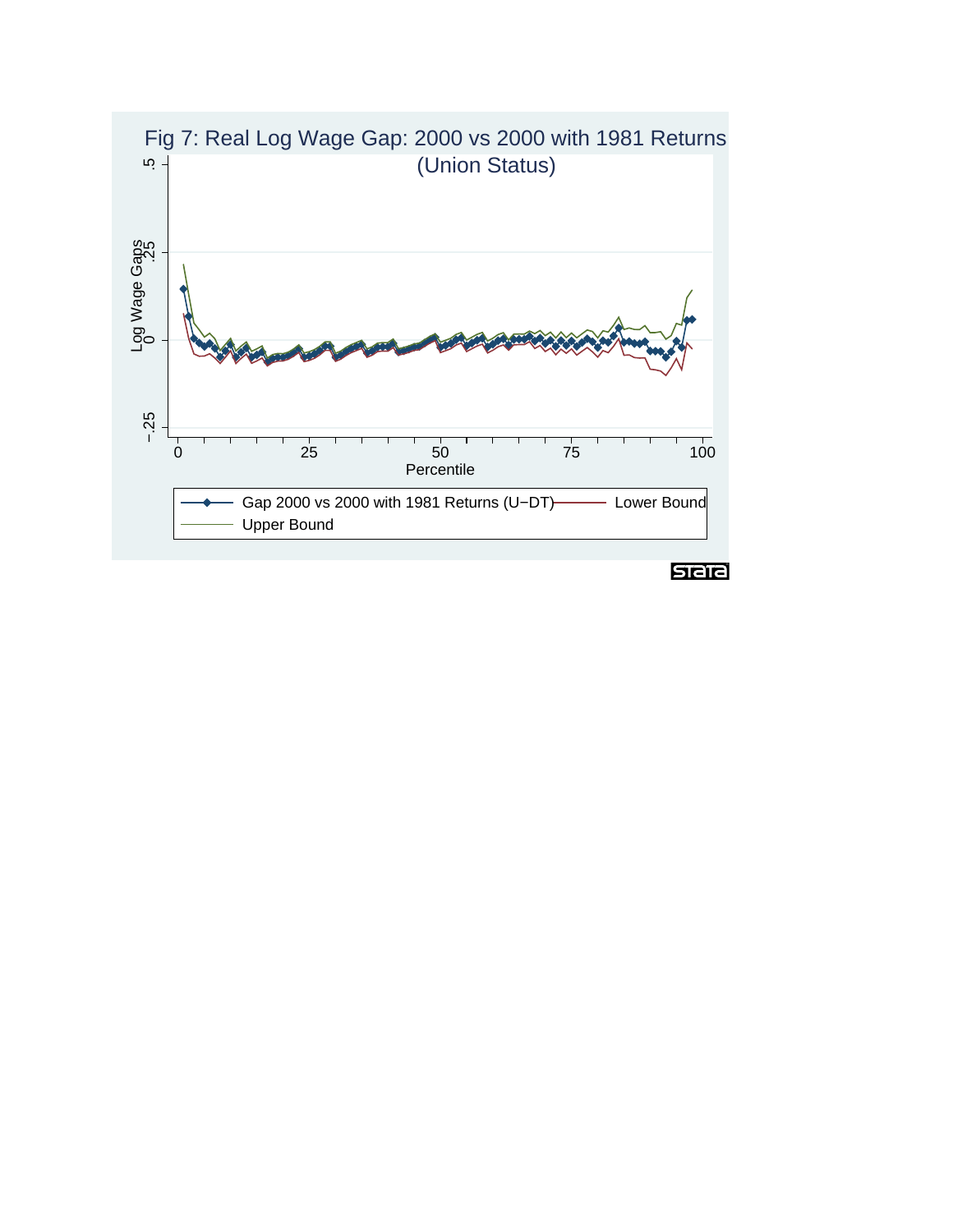